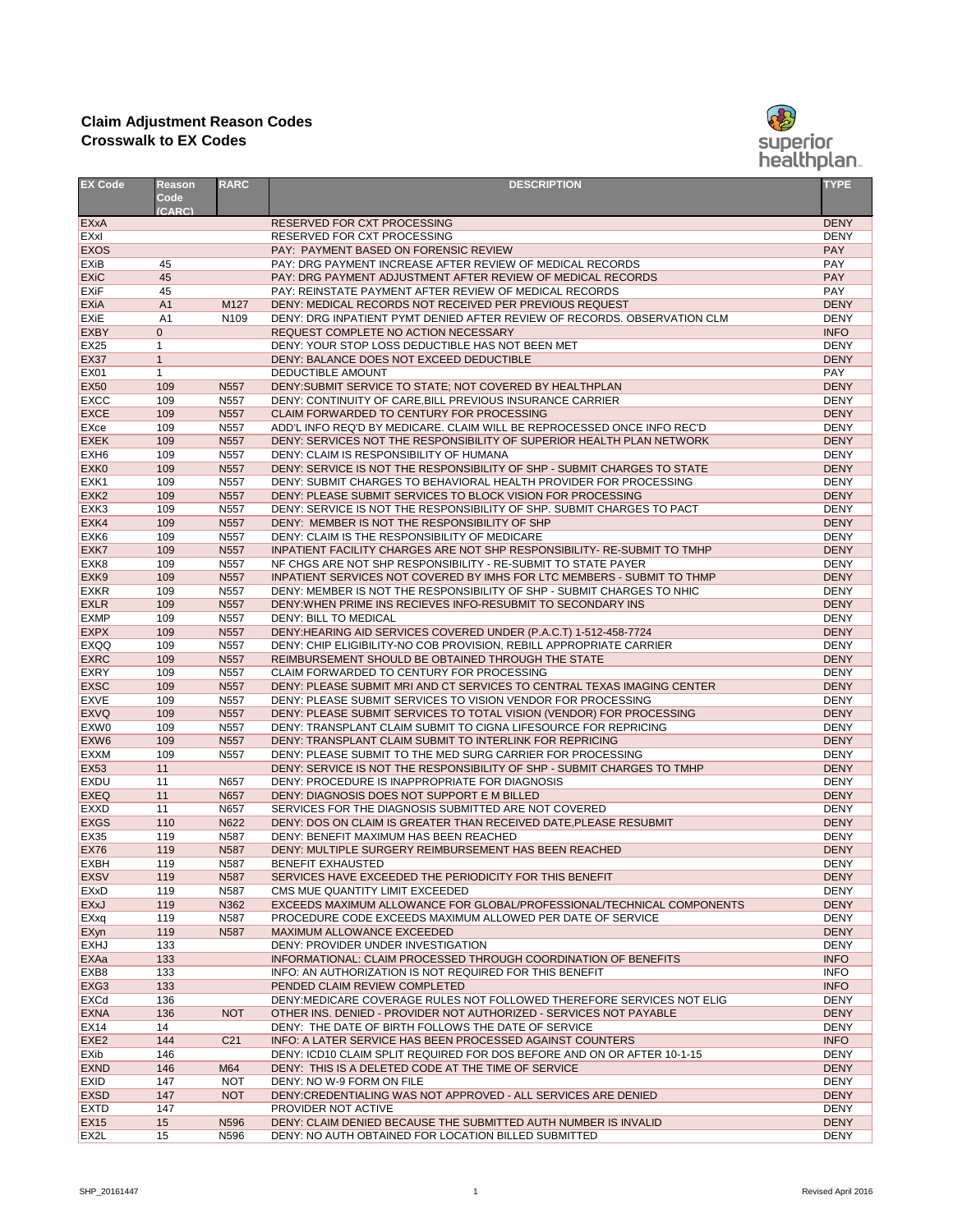| <b>EX Code</b>    | <b>Reason</b> | <b>RARC</b>      | <b>DESCRIPTION</b>                                                   | <b>TYPE</b> |
|-------------------|---------------|------------------|----------------------------------------------------------------------|-------------|
|                   | <b>Code</b>   |                  |                                                                      |             |
|                   | (CARC)        |                  |                                                                      |             |
| <b>EXCB</b>       | 15            | N <sub>596</sub> | AUTHORIZATION IS CANCELLED - ERROR IN ENTRY                          | <b>DENY</b> |
| <b>EXHc</b>       | 15            | N517             | DENY: NO AUTHORIZATION ON FILE THAT MATCHES SERVICE(S) BILLED        | <b>DENY</b> |
| <b>EXhf</b>       | 15            | N596             | DENY: NO AUTHORIZATION FOUND FOR PROCEDURE BILLED                    | <b>DENY</b> |
| <b>EXHL</b>       | 15            | N596             | NO AUTH ON FILE FOR SERVICES BILLED                                  | <b>DENY</b> |
| <b>EXHS</b>       | 15            | N596             | DENY: NO AUTHORIZATION FOUND FOR SERVICES PROVIDED ON FILE           | <b>DENY</b> |
| <b>EXHT</b>       | 15            | N517             | DENY:NO AUTH ON FILE FOR SERVICES BILLED                             | <b>DENY</b> |
| <b>EXHU</b>       | 15            | N596             | AUTH NO MATCH: DATES ON MEDICAL DETAIL DO NOT MATCH                  | <b>DENY</b> |
| <b>EXsb</b>       | 15            |                  | DENY:NO AUTH ON FILE FOR SERVICES BILLED                             | <b>DENY</b> |
| EXya              | 150           | N640             | DENY: DENIED AFTER REVIEW OF PATIENT S CLAIM HISTORY                 | <b>DENY</b> |
| EXw7              | 151           | M25              | PREVENTABLE READMISSION RECOUPMENT                                   | <b>DENY</b> |
| <b>EX0H</b>       | 16            | <b>MA67</b>      | ADJUSTMENT: PROVIDER BILLED INCORRECTLY AND SUBMITTED REIMBURSEMENT  | <b>DENY</b> |
| <b>EX16</b>       | 16            | M20              | DENY: REV CODE ONLY BILLED - PLEASE RESUBMIT WITH CPT HCPCS CODE     | <b>DENY</b> |
| EX2B              | 16            | M53              | DENY: OBSERVATION GREATER THAN 48 HOURS CORRECT AND RESUBMIT         | <b>DENY</b> |
| EX <sub>2</sub> D | 16            | M51              | DENY:ICD9 PROCEDURE CODE MISSING OR INVALID                          | <b>DENY</b> |
| EX4a              | 16            | <b>MA65</b>      | DENY: ADMITTING DIAGNOSIS MISSING OR INVALID                         | <b>DENY</b> |
| EX4B              | 16            | M76              | DENY: DIAGNOSIS CODE 16 MISSING OR INVALID                           | <b>DENY</b> |
|                   |               |                  | DENY: DIAGNOSIS CODE 1 MISSING OR INVALID                            | <b>DENY</b> |
| EX4b              | 16            | <b>MA63</b>      |                                                                      |             |
| EX4c              | 16            | MA63             | DENY: DIAGNOSIS CODE 2 MISSING OR INVALID                            | <b>DENY</b> |
| EX4d              | 16            | M76              | DENY: DIAGNOSIS CODE 3 MISSING OR INVALID                            | <b>DENY</b> |
| EX4e              | 16            | M76              | DENY: DIAGNOSIS CODE 4 MISSING OR INVALID                            | <b>DENY</b> |
| EX4f              | 16            | M76              | DENY: DIAGNOSIS CODE 5 MISSING OR INVALID                            | <b>DENY</b> |
| EX4g              | 16            | M76              | DENY: DIAGNOSIS CODE 6 MISSING OR INVALID                            | <b>DENY</b> |
| EX4h              | 16            | M76              | DENY: DIAGNOSIS CODE 7 MISSING OR INVALID                            | <b>DENY</b> |
| EX4i              | 16            | M76              | DENY: DIAGNOSIS CODE 8 MISSING OR INVALID                            | <b>DENY</b> |
| EX4j              | 16            | M76              | DENY: DIAGNOSIS CODE 9 MISSING OR INVALID                            | <b>DENY</b> |
| EX4k              | 16            | M76              | DENY: DIAGNOSIS CODE 10 MISSING OR INVALID                           | <b>DENY</b> |
| EX4I              | 16            | M76              | DENY: DIAGNOSIS CODE 11 MISSING OR INVALID                           | <b>DENY</b> |
| EX4m              | 16            | M76              | DENY: DIAGNOSIS CODE 12 MISSING OR INVALID                           | <b>DENY</b> |
| EX4n              | 16            | M76              | DENY: DIAGNOSIS CODE 13 MISSING OR INVALID                           | <b>DENY</b> |
| EX4o              | 16            | M76              | DENY: DIAGNOSIS CODE 14 MISSING OR INVALID                           | <b>DENY</b> |
| EX4P              | 16            | M76              | DENY: DIAGNOSIS CODE 17 MISSING OR INVALID                           | <b>DENY</b> |
| EX4p              | 16            | M76              | DENY: DIAGNOSIS CODE 15 MISSING OR INVALID                           | <b>DENY</b> |
| EX4V              | 16            | M76              | DENY: DIAGNOSIS CODE 21 MISSING OR INVALID                           | <b>DENY</b> |
| EX4W              | 16            | M76              | DENY: DIAGNOSIS CODE 22 MISSING OR INVALID                           | <b>DENY</b> |
| EX4Z              | 16            | M76              | DENY: DIAGNOSIS CODE 23 MISSING OR INVALID                           | <b>DENY</b> |
| <b>EX58</b>       | 16            | M49              | DENY: CODE REPLACED BASED ON CODE AUDITING SOFTWARE RECOMMENDATION   | <b>DENY</b> |
| EX <sub>5U</sub>  | 16            | <b>MA69</b>      | DENY: PATIENT REASON FOR VISIT REQ OUT-PT HOSPITAL                   | <b>DENY</b> |
|                   |               |                  |                                                                      |             |
| EX <sub>6</sub> a | 16            | M51              | DENY: ICD9/10 PROC CODE 1 VALUE OR DATE IS MISSING/INVALID           | <b>DENY</b> |
| EX6b              | 16            | M51              | DENY: ICD9/10 PROC CODE 2 VALUE OR DATE IS MISSING/INVALID           | <b>DENY</b> |
| EX <sub>6</sub> c | 16            | M51              | DENY: ICD9/10 PROC CODE 3 VALUE OR DATE IS MISSING/INVALID           | <b>DENY</b> |
| EX6d              | 16            | M51              | DENY: ICD9/10 PROC CODE 4 VALUE OR DATE IS MISSING/INVALID           | <b>DENY</b> |
| EX <sub>6e</sub>  | 16            | M51              | DENY: ICD9/10 PROC CODE 5 VALUE OR DATE IS MISSING/INVALID           | <b>DENY</b> |
| EX6f              | 16            | M <sub>51</sub>  | DENY: ICD9/10 PROC CODE 6 VALUE OR DATE IS MISSING/INVALID           | <b>DENY</b> |
| EX <sub>6g</sub>  | 16            | M51              | DENY: ICD9/10 PROC CODE 7 VALUE OR DATE IS MISSING/INVALID           | <b>DENY</b> |
| EX <sub>6i</sub>  | 16            | M51              | DENY: ICD9/10 PROC CODE 8 VALUE OR DATE IS MISSING/INVALID           | <b>DENY</b> |
| EX <sub>6</sub> j | 16            | M51              | DENY: ICD9/10 PROC CODE 9 VALUE OR DATE IS MISSING/INVALID           | <b>DENY</b> |
| EX6k              | 16            | M51              | DENY: ICD9/10 PROC CODE 10 VALUE OR DATE IS MISSING/INVALID          | <b>DENY</b> |
| EX <sub>6</sub> L | 16            | N <sub>4</sub>   | EOB INCOMPLETE-PLEASE RESUBMIT WITH REASON OF OTHER INSURANCE DENIAL | <b>DENY</b> |
| EX <sub>6</sub>   | 16            | M51              | DENY: ICD9/10 PROC CODE 11 VALUE OR DATE IS MISSING/INVALID          | <b>DENY</b> |
| EX6m              | 16            | M51              | DENY: ICD9/10 PROC CODE 12 VALUE OR DATE IS MISSING/INVALID          | <b>DENY</b> |
| EX6N              | 16            | M119             | DENY: NDC NUMBER MISSING OR INVALID                                  | <b>DENY</b> |
| EX <sub>60</sub>  | 16            | M51              | DENY: ICD9/10 PROC CODE 13 VALUE OR DATE IS MISSING/INVALID          | <b>DENY</b> |
| EX <sub>6</sub> p | 16            | M51              | DENY: ICD9/10 PROC CODE 14 VALUE OR DATE IS MISSING/INVALID          | <b>DENY</b> |
| EX <sub>6q</sub>  | 16            | M51              | DENY: ICD9/10 PROC CODE 15 VALUE OR DATE IS MISSING/INVALID          | <b>DENY</b> |
| EX <sub>6</sub> r | 16            | M <sub>51</sub>  | DENY: ICD9/10 PROC CODE 16 VALUE OR DATE IS MISSING/INVALID          | <b>DENY</b> |
| EX <sub>6s</sub>  | 16            | M51              | DENY: ICD9/10 PROC CODE 17 VALUE OR DATE IS MISSING/INVALID          | <b>DENY</b> |
| EX <sub>6t</sub>  | 16            | M <sub>51</sub>  | DENY: ICD9/10 PROC CODE 18 VALUE OR DATE IS MISSING/INVALID          | <b>DENY</b> |
| EX6u              | 16            | M51              | DENY: ICD9/10 PROC CODE 19 VALUE OR DATE IS MISSING/INVALID          | <b>DENY</b> |
| EX6v              | 16            | M51              | DENY: ICD9/10 PROC CODE 20 VALUE OR DATE IS MISSING/INVALID          | <b>DENY</b> |
| EX6w              | 16            | M51              | DENY: ICD9/10 PROC CODE 21 VALUE OR DATE IS MISSING/INVALID          | <b>DENY</b> |
| EX6x              | 16            | M <sub>51</sub>  | DENY: ICD9/10 PROC CODE 22 VALUE OR DATE IS MISSING/INVALID          | <b>DENY</b> |
|                   |               |                  |                                                                      |             |
| EX <sub>6y</sub>  | 16            | M51              | DENY: ICD9/10 PROC CODE 23 VALUE OR DATE IS MISSING/INVALID          | <b>DENY</b> |
| EX <sub>6</sub> Z | 16            | M <sub>51</sub>  | DENY: ICD9/10 PROC CODE 25 VALUE OR DATE IS MISSING/INVALID          | <b>DENY</b> |
| EX <sub>6</sub> z | 16            | M51              | DENY: ICD9/10 PROC CODE 24 VALUE OR DATE IS MISSING/INVALID          | <b>DENY</b> |
| <b>EX81</b>       | 16            | M49              | ORIGINAL CODE WAS REPLACED BY HPR CODEREVIEW SOFTWARE                | <b>DENY</b> |
| EX8d              | 16            | N <sub>50</sub>  | DENY: DISCHARGE STATUS INVALID FOR TYPE OF BILL                      | <b>DENY</b> |
| EX <sub>8i</sub>  | 16            | <b>MA41</b>      | DENY: ADMIT TYPE OR SOURCE MISSING OR INVALID                        | <b>DENY</b> |
| EX <sub>8j</sub>  | 16            | MA41             | DENY: ADMIT TYPE OR SOURCE OR DISCH STATUS MISSING/INVALID           | <b>DENY</b> |
| EX8I              | 16            | N253             | DENY: ATTENDING PROVIDER NPI INVALID                                 | <b>DENY</b> |
| EX8M              | 16            | M76              | DENY: ECI DIAGNOSIS 1 INVALID OR REQUIRES ADDITIONAL DIGIT.          | <b>DENY</b> |
| EX8N              | 16            | M76              | DENY: ECI DIAGNOSIS 2 INVALID OR REQUIRES ADDITIONAL DIGIT.          | <b>DENY</b> |
| EX <sub>8</sub> O | 16            | M76              | DENY: ECI DIAGNOSIS 3 INVALID OR REQUIRES ADDITIONAL DIGIT.          | <b>DENY</b> |
| EX8P              | 16            | M76              | DENY: ECI DIAGNOSIS 4 INVALID OR REQUIRES ADDITIONAL DIGIT.          | <b>DENY</b> |
| EX8Q              | 16            | M76              | DENY: ECI DIAGNOSIS 5 INVALID OR REQUIRES ADDITIONAL DIGIT.          | <b>DENY</b> |
| EX8R              | 16            | M76              | DENY: ECI DIAGNOSIS 6 INVALID OR REQUIRES ADDITIONAL DIGIT.          | <b>DENY</b> |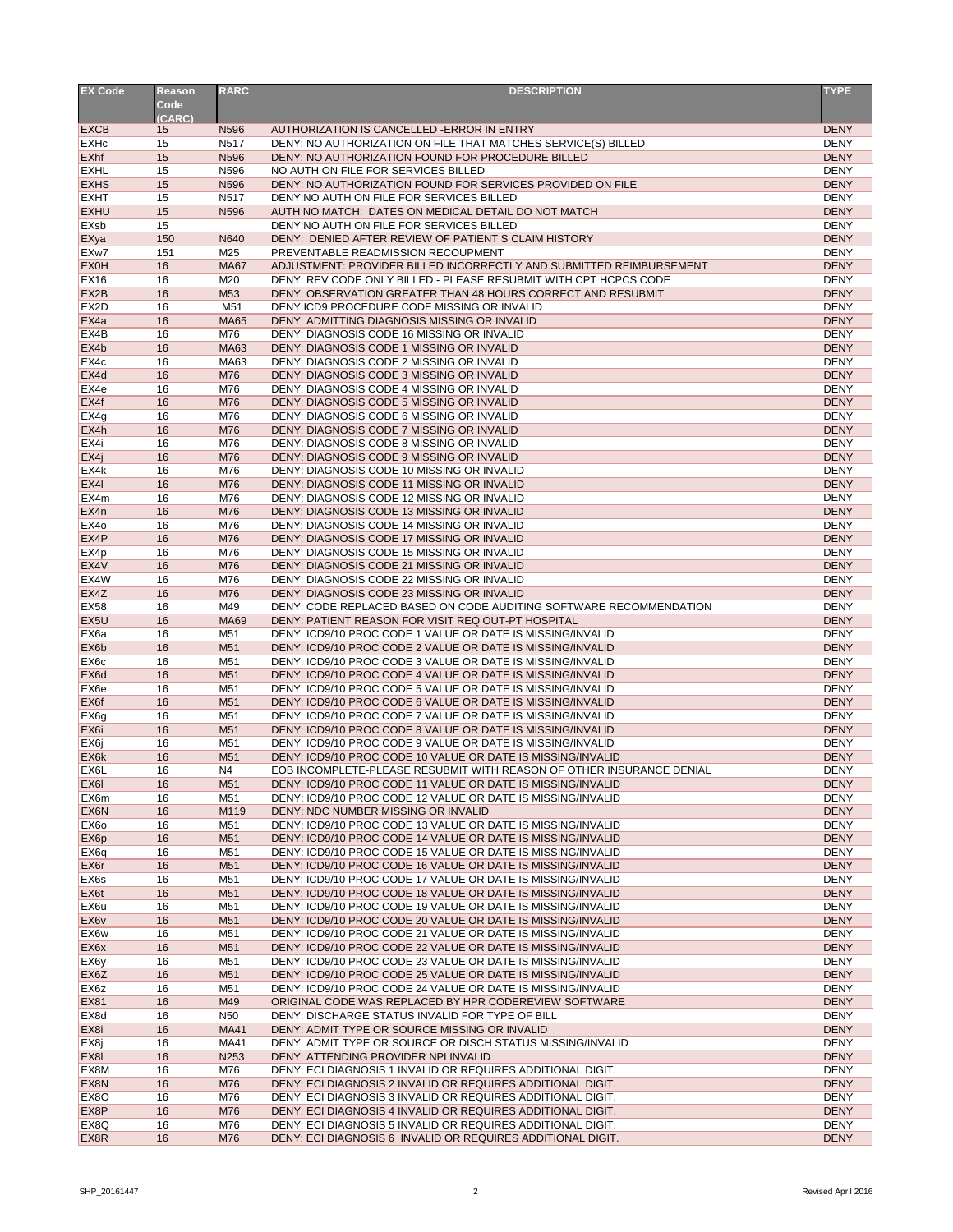| <b>EX Code</b>                       | <b>Reason</b><br>Code<br>(CARC) | <b>RARC</b>            | <b>DESCRIPTION</b>                                                                                                               | <b>TYPE</b>                |
|--------------------------------------|---------------------------------|------------------------|----------------------------------------------------------------------------------------------------------------------------------|----------------------------|
| EX8T                                 | 16                              | M76                    | DENY: ECI DIAGNOSIS 7 INVALID OR REQUIRES ADDITIONAL DIGIT.                                                                      | <b>DENY</b>                |
| EX8U                                 | 16                              | M76                    | DENY: ECI DIAGNOSIS 8 INVALID OR REQUIRES ADDITIONAL DIGIT.                                                                      | <b>DENY</b>                |
| EX8V                                 | 16                              | M76                    | DENY: ECI DIAGNOSIS 9 INVALID OR REQUIRES ADDITIONAL DIGIT.                                                                      | <b>DENY</b>                |
| EX8W                                 | 16                              | M76                    | DENY: ECI DIAGNOSIS 10 INVALID OR REQUIRES ADDITIONAL DIGIT.                                                                     | <b>DENY</b>                |
| EX8X<br>EX8Y                         | 16<br>16                        | M76<br>M76             | DENY: ECI DIAGNOSIS 11 INVALID OR REQUIRES ADDITIONAL DIGIT.<br>DENY: ECI DIAGNOSIS 12 INVALID OR REQUIRES ADDITIONAL DIGIT.     | <b>DENY</b><br><b>DENY</b> |
| <b>EX99</b>                          | 16                              | N657                   | DENY: MISC UNLISTED CODES CAN NOT BE PROCESSED W O DESCRIPTION REPORT                                                            | <b>DENY</b>                |
| EX9E                                 | 16                              | M49                    | DENY: CODE REPLACED BASED ON CODE AUDITING SOFTWARE RECOMMENDATION                                                               | <b>DENY</b>                |
| EX9K                                 | 16                              | MA130                  | CLAIM CANNOT BE PROCESSED WITHOUT PATHOLOGY REPORT                                                                               | <b>DENY</b>                |
| <b>EX90</b>                          | 16                              | M76                    | DENY: PATIENT REASON DIAGNOSIS 1 INVALID OR REQ ADDL DIGIT                                                                       | <b>DENY</b>                |
| EX <sub>9</sub> P                    | 16                              | M76                    | DENY: PATIENT REASON DIAGNOSIS 2 INVALID OR REQ ADDL DIGIT                                                                       | <b>DENY</b>                |
| EX <sub>9</sub> Q                    | 16                              | M76                    | DENY: PATIENT REASON DIAGNOSIS 3 INVALID OR REQ ADDL DIGIT                                                                       | <b>DENY</b>                |
| EX <sub>9y</sub><br><b>EXAh</b>      | 16<br>16                        | M76<br>N657            | ICD REFERRAL INDICATOR BILLED DOES NOT MATCH ICD DX CODE BILLED<br>APC/HHA/ASC/ESRD PRICER-INVALID PARTIAL HOSPITALIZATION CLAIM | <b>DENY</b><br><b>DENY</b> |
| EXaP                                 | 16                              | N252                   | DENY: ATTENDING PROVIDER NAME OR NPI MISSING                                                                                     | <b>DENY</b>                |
| <b>EXAV</b>                          | 16                              | <b>MA130</b>           | PLEASE REMIT MEDICAL RECORDS FOR CONSIDERATION OF ADDITIONAL PAYMENTS                                                            | <b>DENY</b>                |
| EXB7                                 | 16                              | M76                    | DENY: DIAGNOSIS CODE 18 MISSING OR INVALID                                                                                       | <b>DENY</b>                |
| EX <sub>b</sub> 8                    | 16                              | M76                    | DENY: DIAGNOSIS CODE 20 MISSING OR INVALID                                                                                       | <b>DENY</b>                |
| EXbd                                 | 16                              | N61                    | DENY: BED DAYS CANNOT BE BILLED WITH OTHER SERVICES. CORRECT & RESUBMIT                                                          | <b>DENY</b>                |
| <b>EXBG</b>                          | 16                              | <b>MA30</b>            | DENY: TYPE OF BILL MISSING OR INCORRECT ON CLAIM, PLEASE RE-SUBMIT                                                               | <b>DENY</b>                |
| EXBi<br><b>EXBS</b>                  | 16<br>16                        | N63<br>M <sub>52</sub> | DENY: INVOICE AND ITEMIZED BILL REQUIRED FOR PROCESSING<br>DENY: INVALID DATES OF SERVICE PLEASE RE-SUBMIT                       | <b>DENY</b><br><b>DENY</b> |
| <b>EXBU</b>                          | 16                              | M51                    | DENY: DX, CPT HCPCS ICD-9 CODE, MODIFIER INVALID ON DATE OF SERVICE                                                              | <b>DENY</b>                |
| EXc1                                 | 16                              | <b>MA120</b>           | DENIED INVALID CLIA NUMBER                                                                                                       | <b>DENY</b>                |
| EX <sub>c4</sub>                     | 16                              | N657                   | INCORRECT CODE BILLED PER SCIO AUDIT                                                                                             | <b>DENY</b>                |
| <b>EXcG</b>                          | 16                              | N46                    | DENY: ADMISSION HOUR IS MISSING OR INVALID                                                                                       | <b>DENY</b>                |
| <b>EXcH</b>                          | 16                              | <b>MA41</b>            | DENY: ADMISSION TYPE IS MISSING OR INVALID                                                                                       | <b>DENY</b>                |
| <b>EXch</b><br><b>EXcM</b>           | 16<br>16                        | N471<br><b>MA42</b>    | CLAIM DID NOT CONTAIN A HIPPS CODE OR HAD AN INVALID AMOUNT<br>DENY: ADMISSION SOURCE IS MISSING OR INVALID                      | <b>DENY</b><br><b>DENY</b> |
| <b>EXcN</b>                          | 16                              | <b>MA40</b>            | DENY: ADMISSION DATE IS MISSING OR INVALID                                                                                       | <b>DENY</b>                |
| <b>EXCs</b>                          | 16                              | MA130                  | DENY CLAIM AND SAS FILE DO NOT MATCH                                                                                             | <b>DENY</b>                |
| EXCu                                 | 16                              | <b>MA130</b>           | DENY CLAIM AND SAS FILE DO NOT MATCH                                                                                             | <b>DENY</b>                |
| <b>EXCv</b>                          | 16                              | <b>MA130</b>           | DENY CLAIM AND SAS FILE DO NOT MATCH                                                                                             | <b>DENY</b>                |
| <b>EXCw</b>                          | 16                              | <b>MA130</b>           | DENY CLAIM AND SAS FILE DO NOT MATCH                                                                                             | <b>DENY</b>                |
| <b>EXCx</b>                          | 16                              | MA130                  | DENY CLAIM AND SAS FILE DO NOT MATCH                                                                                             | <b>DENY</b>                |
| EX <sub>d1</sub><br>EX <sub>d2</sub> | 16<br>16                        | M76<br>M51             | ICD 10 DIAGNOSIS CODES THAT REQUIRE ADDITIONAL CHARACTERS<br>ICD 10 PROCEDURE CODES THAT REQUIRE ADDITIONAL CHARACTERS           | <b>DENY</b><br><b>DENY</b> |
| EX <sub>d</sub> 3                    | 16                              | M76                    | ICD 10 DX CODES NOT ALLOWED AS PRIMARY CODES IN THE INPAT SETTING                                                                | <b>DENY</b>                |
| EX <sub>d5</sub>                     | 16                              | M76                    | ICD 10 DX CODES ALLOWED AS SECONDARY "MANIFESTATION" CODES                                                                       | <b>DENY</b>                |
| <b>EXDC</b>                          | 16                              | M122                   | DENY: DIAGNOSIS INDICATING LEVEL OF SUBLUXATION MUST BE INDICATED                                                                | <b>DENY</b>                |
| EXde                                 | 16                              | M51                    | DENY RESUBMIT WITH CORRECT REV CODE FOR MEDICAID NF R&B CHARGES                                                                  | <b>DENY</b>                |
| EXdh                                 | 16                              | <b>N317</b>            | DENY: INVALID OR MISSING DISCHARGE HOUR                                                                                          | <b>DENY</b>                |
| <b>EXDK</b>                          | 16                              | M54                    | DENY: \$0 AND/OR 0 UNITS BILLED RESUBMIT WITH CORRECTED CLAIM                                                                    | <b>DENY</b><br><b>DENY</b> |
| <b>EXDs</b><br><b>EXDW</b>           | 16<br>16                        | <b>MA42</b><br>M76     | DENY: ADMIT SOURCE AND/OR DISCHARGE STATUS MISSING OR INVALID<br>DENY: INAPPROPRIATE DIAGNOSIS BILLED, CORRECT AND RESUBMIT      | <b>DENY</b>                |
| EXE4                                 | 16                              | N317                   | DENY: DISCHARGE HOUR INVALID WITH DISCHARGE STATUS 30                                                                            | <b>DENY</b>                |
| EXEa                                 | 16                              | M76                    | <b>ESRD PRICER: MISSING DIAGNOSIS CODE</b>                                                                                       | <b>DENY</b>                |
| <b>EXEb</b>                          | 16                              | M53                    | <b>ESRD PRICER: INVALID UNITS FOR REVENUE CODE</b>                                                                               | <b>DENY</b>                |
| <b>EXEC</b>                          | 16                              | M53                    | <b>ESRD PRICER: MEDICALLY UNLIKELY EDIT</b>                                                                                      | <b>DENY</b>                |
| <b>EXEf</b>                          | 16                              | <b>N61</b>             | <b>ESRD PRICER: SERVICE BILLED AS PANEL</b>                                                                                      | <b>DENY</b>                |
| EXEj                                 | 16<br>16                        | M20<br>N147            | ESRD PRICER: INCORRECT BILLING OF TELEHEALTH SITE FEE<br>ESRD PRICER: INVALID CASE-MIX ADJUSTMENT                                | <b>DENY</b><br><b>DENY</b> |
| EXEp<br><b>EXER</b>                  | 16                              | MA130                  | SUBMIT ER RECORDS & EOP W IN 45 DAYS FOR PRESENTING SYMPTOMS                                                                     | <b>DENY</b>                |
| <b>EXev</b>                          | 16                              | N301                   | SOME OR ALL SERVICE DATES COULD NOT BE VALIDATED BY THE EVV VENDOR                                                               | <b>DENY</b>                |
| <b>EXFE</b>                          | 16                              | M67                    | ADDITIONAL PROCEDURE CODE REQUIRED FOR CLAIMS REIMBURSEMENT                                                                      | <b>DENY</b>                |
| <b>EXFF</b>                          | 16                              | M67                    | ADDITIONAL PROCEDURE CODE REQUIRED FOR CLAIMS REIMBURSEMENT                                                                      | <b>DENY</b>                |
| <b>EXHb</b>                          | 16                              | <b>MA30</b>            | HHA GROUPER INVALID BILL TYPE                                                                                                    | <b>DENY</b>                |
| <b>EXHd</b>                          | 16                              | N471                   | HHA GROUPER INVALID HIPPS CODE                                                                                                   | <b>DENY</b>                |
| EXHe<br><b>EXhF</b>                  | 16<br>16                        | M53<br>N471            | HHA PRICER: INVALID HOME HEALTH CLAIM DATES<br>HHA PRICER: INVALID NUMBER OF HIPPS CODES                                         | <b>DENY</b><br><b>DENY</b> |
| <b>EXHg</b>                          | 16                              | N471                   | HHA HIPPS CODE INDICATES NRS WERE PROVIDED, BUT NRS NOT ON CLAIM                                                                 | <b>DENY</b>                |
| <b>EXHh</b>                          | 16                              | M49                    | HHA PRICER: INVALID OR MISSING CBSA                                                                                              | <b>DENY</b>                |
| <b>EXHj</b>                          | 16                              | M50                    | HHA FINAL CLAIM MUST HAVE AT LEAST ONE VISIT-RELATED REVENUE CODE                                                                | <b>DENY</b>                |
| <b>EXHK</b>                          | 16                              | <b>MA76</b>            | HHA PRICER: NO AVAILABLE HHRG WEIGHT/RATE                                                                                        | <b>DENY</b>                |
| <b>EXHQ</b>                          | 16                              | N3                     | DENY - EDI CLAIM MUST BE SUBMITTED IN HARD COPY WITH CONSENT FORM                                                                | <b>DENY</b>                |
| EX <sub>I1</sub>                     | 16                              | N <sub>4</sub>         | OTHER INSURANCE EOB SUBMITTED DOES NOT MATCH BILLED, PLEASE RESUBMIT                                                             | <b>DENY</b>                |
| EX <sub>I6</sub><br><b>EXIf</b>      | 16<br>16                        | N657<br>M119           | DENY: DIAGNOSIS, CPT HCPCS ICD-9 CODE, MODIFIER INVALID ON DOS<br>DENY: NDC CODE HAS INVALID FORMAT                              | <b>DENY</b><br><b>DENY</b> |
| <b>EXIG</b>                          | 16                              | N50                    | DENY: INVALID OR MISSING DISCHARGE STATUS, PLEASE RE-SUBMIT                                                                      | <b>DENY</b>                |
| <b>EXip</b>                          | 16                              | M51                    | INVALID PROC OR MODIFIER FOR NF CARVE IN SERVICES, CORRECT & RESUBMIT                                                            | <b>DENY</b>                |
| EXJq                                 | 16                              | N281                   | ORIGINAL CHECK NOT CASHED- PAY TO/ADDRESS VERIFICATION NEEDED.                                                                   | <b>DENY</b>                |
| <b>EXKv</b>                          | 16                              | M51                    | DRG/APC: WRONG PROCEDURE PERFORMED: NOT A COVERED SERVICE                                                                        | <b>DENY</b>                |
| <b>EXLZ</b>                          | 16                              | MA130                  | DENY: INVOICE REQUIRED FOR PROCESSING                                                                                            | <b>DENY</b>                |
| <b>EXMK</b>                          | 16                              | N31                    | INAPPROPRIATE MEDICAID # FOR TAX ID SUBMITTED. CORRECT AND RESUBMIT                                                              | <b>DENY</b>                |
| EXN <sub>6</sub>                     | 16                              | M119                   | DENY: NDC UNIT OF MEASURE QUALIFIER OR QUANTITY MISSING OR INVALID                                                               | <b>DENY</b>                |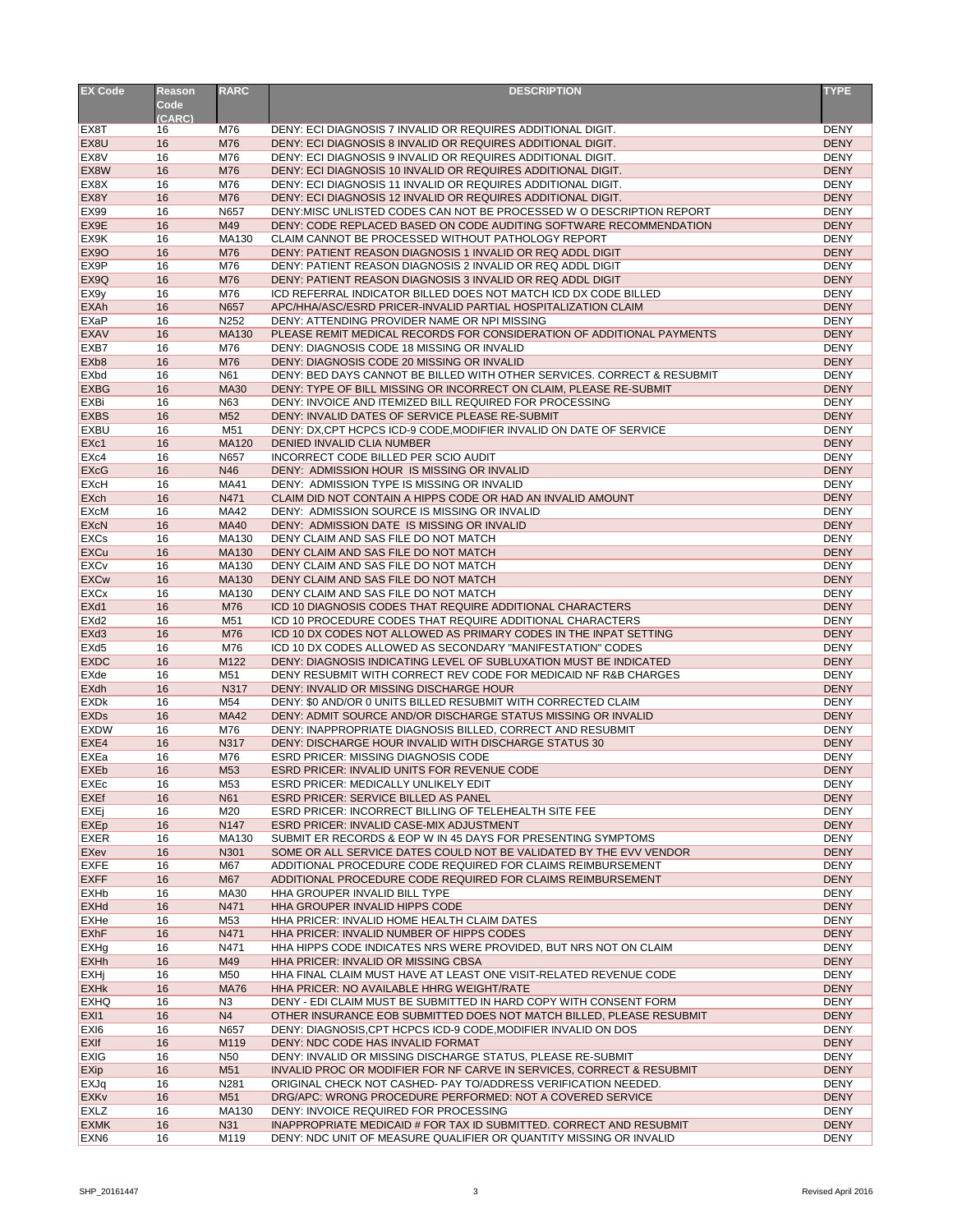| <b>EX Code</b>         | <b>Reason</b> | <b>RARC</b>      | <b>DESCRIPTION</b>                                                       | <b>TYPE</b> |
|------------------------|---------------|------------------|--------------------------------------------------------------------------|-------------|
|                        | Code          |                  |                                                                          |             |
|                        | (CARC)        |                  |                                                                          |             |
| EX <sub>o</sub> 2      | 16            | N262             | DENY: OPERATING PROVIDER NAME AND NPI MISSING OR INVALID                 | <b>DENY</b> |
| <b>EXPF</b>            | 16            | N34              | PROFESSIONAL FEE MUST BE BILLED ON CMS 1500 FORM                         | <b>DENY</b> |
| <b>EXQV</b>            | 16            | <b>MA66</b>      | DENY: CODE NOT PAYABLE WITHOUT PRIMARY PROCEDURE CODE                    | <b>DENY</b> |
| <b>EXRA</b>            | 16            | N34              | DENY: SERVICE CANNOT BE PROCESSED AS BILLED, PLEASE RESUBMIT ON CMS1500  | <b>DENY</b> |
| <b>EXRD</b>            | 16            | <b>MA130</b>     | SUBMIT ER RECORDS & EOP W IN 120 DAYS FOR REVIEW OF PRESENTING SYMPTOMS  | <b>DENY</b> |
| <b>EXRJ</b>            | 16            | M50              | DENY: REVENUE CODES NOT BILLED ON THE UB92, PLEASE RE-SUBMIT             | <b>DENY</b> |
| <b>EXSc</b>            | 16            | <b>N62</b>       | MULTIPLE SAS RECORDS APPLY FOR DATE SPAN, SPLIT CLAIM AND RESUBMIT       | <b>DENY</b> |
| <b>EXSe</b>            | 16            | MA130            | INVALID OR MISSING REQUIRED ESRD OR HHA CLAIMS DATA                      | <b>DENY</b> |
| EXsn                   | 16            | <b>MA30</b>      | SNF: INVALID TYPE OF BILL                                                | <b>DENY</b> |
| EXta                   | 16            | <b>MA30</b>      | DRG/APC ERROR - BILL TYPE NOT COVERED FOR THIS SERVICE                   | <b>DENY</b> |
| <b>EXTM</b>            | 16            | N203             | DENY: TO COMPLETE PROCESSING, WE NEED THE TIME UNITS, PLEASE RESUBMIT    | <b>DENY</b> |
| <b>EXTx</b>            | 16            | N434             | DENY - DRG ERROR - BILL TYPE NOT COVERED FOR THIS SERVICE                | <b>DENY</b> |
| <b>EXUI</b>            | 16            | <b>N50</b>       | DENY:PER REVIEW NO RECORD OF INPT STAY, SEND DISCHARGE SUMMARY           | <b>DENY</b> |
| <b>EXUZ</b>            | 16            | N34              | DENY: SERVICES BILLED ON INCORRECT FORM, PLEASE REBILL ON A UB           | <b>DENY</b> |
| EX <sub>v6</sub>       | 16            | M76              | DENY: DIAGNOSIS CODE 19 MISSING OR INVALID                               | <b>DENY</b> |
| <b>EXvF</b>            | 16            | M51              | DRG/APC - ECT UNITS CODED W/O ICD-9CM PROCEDURE CODE 94.27               | <b>DENY</b> |
| EXvJ                   | 16            | M51              | APC/ASC/ESRD - INVALID BILLING OF CARDIAC RESYNC THERAPY                 | <b>DENY</b> |
| <b>EX<sub>V</sub>R</b> | 16            | M51              | DRG/APC - WRONG PROCEDURE PERFORMED - NOT A COVERED SERVICE              | <b>DENY</b> |
| EXw1                   | 16            | N247             | CO-SURGEON/TEAM SURGEON DISALLOWED PER CMS SURGICAL BILLING GUIDELINES   | <b>DENY</b> |
| EXw <sub>2</sub>       | 16            | M51              | ASSISTANT & PRIMARY SURGEON PROCEDURE CODES MUST MATCH PER CMS           | <b>DENY</b> |
| EXw <sub>3</sub>       | 16            | N247             | ASSISTANT, CO-SURGEION OR TEAM SURGEONS NOT TYPICALLY REQUIRED PER CMS   | <b>DENY</b> |
| EXx1                   | 16            | N <sub>56</sub>  | DENY: INAPPROPRIATE LEVEL OF VISIT BILLED BY THE PROVIDER                | <b>DENY</b> |
| EXx <sub>5</sub>       | 16            | M51              | PROCEDURE CODE CONFLICTS WITH MEMBER'S AGE/GENDER                        | <b>DENY</b> |
| EXxd                   | 16            | M49              | PROCEDURE CODE APPENDED WITH BILATERAL 50 MODIFIER                       | <b>DENY</b> |
| <b>EXxE</b>            | 16            | M51              | PROCEDURE CODE IS DISALLOWED WITH THIS DIAGNOSIS CODE(S) PER PLAN POLICY | <b>DENY</b> |
| <b>EXxN</b>            | 16            | M77              | DENY: SERVICE IS NOT REIMBURSEABLE AT THIS LOCATION                      | <b>DENY</b> |
| <b>EXye</b>            | 16            | MA130            | CLAIM CANNOT BE PROCESSED WITHOUT MEDICAL RECORDS                        | <b>DENY</b> |
| <b>EXyh</b>            | 16            | N63              | DENY: PLEASE SUBMIT ITEMIZED BILLING STATEMENT FOR PAYMENT CONSIDERATION | <b>DENY</b> |
| EXyr                   | 16            | M51              | INCORRECT PROCEDURE CODE FOR DIAGNOSIS PER NCD/CMS                       | <b>DENY</b> |
| EXyt                   | 16            | M51              | INCORRECT PROCEDURE CODE FOR MEMBER AGE OR GENDER PER CMS/AMA/PLAN       | <b>DENY</b> |
| EXyu                   | 16            | M51              | INCORRECT CPT/HCPCS/REV/MOD OR UNLISTED CODE BASED ON CPT/CMS GUIDELINES | <b>DENY</b> |
| EXz1                   | 16            | M76              | DENY: DIAGNOSIS CODE 24 MISSING OR INVALID                               | <b>DENY</b> |
| EXz <sub>2</sub>       | 16            | M76              | DENY: DIAGNOSIS CODE 25 MISSING OR INVALID                               | <b>DENY</b> |
| <b>EXZD</b>            | 16            | MA130            | DENY: SUBMIT ED RECORDS & EOP W IN 30 DAYS FOR PRESENTING SYMPTOMS       | <b>DENY</b> |
| <b>EXOX</b>            | 164           |                  | DENY: INELIGIBLE DUE TO UNTIMELY SUBMISSION TO PRIMARY CARRIER           | <b>DENY</b> |
| <b>EX29</b>            | 164           |                  | DENY: THE TIME LIMIT FOR FILING A CLAIM HAS EXPIRED                      | <b>DENY</b> |
| EX9I                   | 164           |                  | INFORMATION REQUESTED WAS NOT RECEIVED WITHIN THE TIME FRAME SPECIFIED   | <b>DENY</b> |
| <b>EXQR</b>            | 164           |                  | DENY: THE TIME FRAME FOR FILING A CLAIM RECONSIDERATION HAS EXPIRED      | <b>DENY</b> |
| <b>EXRQ</b>            | 164           |                  | DENY: ORIGINAL SUBMISSION WAS NOT RECEIVED WITHIN TIMELY FILING LIMIT    | <b>DENY</b> |
| <b>EX47</b>            | 167           | N30              | DENY: THIS DIAGNOSIS IS NOT COVERED                                      | <b>DENY</b> |
| <b>EXEY</b>            | 167           | N30              | DIAGNOSIS IS NOT COVERED, BILL STATE ENTITY                              | <b>DENY</b> |
| <b>EXMR</b>            | 167           | N30              | DENY: MENTAL RETARDATION IS NOT A COVERED DIAGNOSIS OF TEXAS MEDICAID    | <b>DENY</b> |
| EXP <sub>0</sub>       | 170           | N665             | DENY:LAB BILLED NOT PAYABLE TO PATHOLOGIST-NO DIRECT MD WRK INVOLVEMENT  | <b>DENY</b> |
| <b>EXSW</b>            | 170           | N665             | DENY: SERVICES BILLED BY AN ER MD - SPEC 93 WHEN BILLED W MODIFIER 26    | <b>DENY</b> |
| <b>EX18</b>            | 18            | N <sub>522</sub> | DENY: DUPLICATE CLAIM SERVICE                                            | <b>DENY</b> |
| <b>EXCX</b>            | 18            | N <sub>522</sub> | DENY: DUPLICATE SUBMISSION-ORIGINAL CLAIM IN PEND STATUS                 | <b>DENY</b> |
| EXxp                   | 18            | N <sub>522</sub> | PROCEDURE CODE PREVIOUSLY BILLED ON HISTORICAL CLAIM                     | <b>DENY</b> |
| EXyq                   | 18            | N522             | DUPLICATE CLAIMS OR MULTIPLE PROVIDERS BILLING SAME/SIMILAR CODE(S)      | <b>DENY</b> |
| EX4E                   | 181           | N657             | DENY: 2004 PROC CODES NOT ACCEPTABLE FOR DOS PRIOR TO 07 01 04           | <b>DENY</b> |
| EX <sub>5</sub> E      | 181           | N657             | DENY: 2004 PROC CODES NOT ACCEPTABLE FOR DOS PRIOR TO 8 1 04             | <b>DENY</b> |
| <b>EX98</b>            | 181           | N657             | INVALID PROCEDURE FOR 1998, PLEASE RESUBMIT WITH CORRECT CODE            | <b>DENY</b> |
| EX <sub>9</sub> C      | 181           | N657             | 1999 CODE DELETED IN 2000, PLEASE REBILL WITH CORRECT CODE               | <b>DENY</b> |
| EXH <sub>8</sub>       | 181           | N657             | DENY: HOMEGROWN PROCEDURE CODES ARE NOT VALID FOR THIS DOS               | <b>DENY</b> |
| <b>EXRP</b>            | 181           |                  | DENY: INVALID PROCEDURE FOR 1999 PLEASE RESUBMIT WITH CORRECT CODE       | <b>DENY</b> |
| <b>EXTF</b>            | 181           | N657             | DENY: 2003 CPT CODES NOT ACCEPTABLE FOR SERVICE DATES PRIOR TO 06 01 03  | <b>DENY</b> |
| EXH <sub>9</sub>       | 182           | N657             | DENY: HOMEGROWN MODIFIERS ARE NOT VALID FOR THIS DOS                     | <b>DENY</b> |
| <b>EXMO</b>            | 182           | N657             | MODIFIER BILLED IS NOT A VALID CODE, PLEASE RESUBMIT                     | <b>DENY</b> |
| <b>EXyz</b>            | 182           | 657              | INCORRECT USE OF MODIFIER-26 OR -TC BASED ON CMS                         | <b>DENY</b> |
| EXU <sub>5</sub>       | 189           | N657             | DENY: UNLISTED UNSPECIFIC CODE - RE-BILL MORE SPECIFIC CODE              | <b>DENY</b> |
| <b>EXUS</b>            | 189           | N657             | DENY: UNLISTED CODE-CORRECT AND RESUBMIT                                 | <b>DENY</b> |
| <b>EX19</b>            | 19            | N418             | DENY: WORK RELATED INJURY AND THE LIABILITY OF WORKER S COMP CARRIER     | <b>DENY</b> |
| <b>EXZE</b>            | 19            | N418             | ADJUST: NOT A COVERED SERVICE, BILL WORKER S COMP                        | <b>DENY</b> |
| <b>EXOE</b>            | 193           |                  | ADJUST BASED ON APPEAL RECEIVED UPHELD ORIGINAL DENY DECISION            | <b>DENY</b> |
| EX <sub>0</sub> O      | 193           |                  | DENY: AUTH DENIAL UPHELD - REVIEW PER CLP0700 PEND REPORT                | <b>DENY</b> |
| <b>EXZW</b>            | 193           |                  | DENY:NO CHANGE TO ORIGINAL CLAIM DECISION AFTER REVIEW                   | <b>DENY</b> |
| EXA1                   | 197           |                  | DENY: NO AUTHORIZATION ON FILE THAT MATCHES SERVICE(S) BILLED            | <b>DENY</b> |
| <b>EXAA</b>            | 197           |                  | DENY: UNAUTHORIZED SERVICE: BILL PATIENT                                 | <b>DENY</b> |
| <b>EXAB</b>            | 197           |                  | DENY: UNAUTHORIZED ADMISSION PER INPATIENT REVIEW                        | <b>DENY</b> |
| <b>EXAC</b>            | 197           |                  | DENY: UNAUTHORIZED SERVICE - DO NOT BILL PATIENT                         | <b>DENY</b> |
| <b>EXAD</b>            | 197           |                  | DENY: UNAUTHORIZED ADMISSION. DO NOT BILL PATIENT. (INPATIENT REVIEW)    | <b>DENY</b> |
| EXaM                   | 197           |                  | DENY: SERVICES PROVIDED WERE NOT AUTHORIZED                              | <b>DENY</b> |
| <b>EXhp</b>            | 197           |                  | DENY:NO AUTH ON FILE FOR SERVICES BILLED                                 | <b>DENY</b> |
| <b>EXNR</b>            | 197           |                  | DENY: UNAUTHORIZED SERVICE                                               | <b>DENY</b> |
| <b>EXRZ</b>            | 197           |                  | DENY: PRIOR AUTHORIZATION REQUIRED FOR NON EMERGENT TRANSPORT            | <b>DENY</b> |
| <b>EXDZ</b>            | 198           | N351             | DENY: SERVICE HAS EXCEEDED THE AUTHORIZED LIMIT                          | <b>DENY</b> |
|                        |               |                  |                                                                          |             |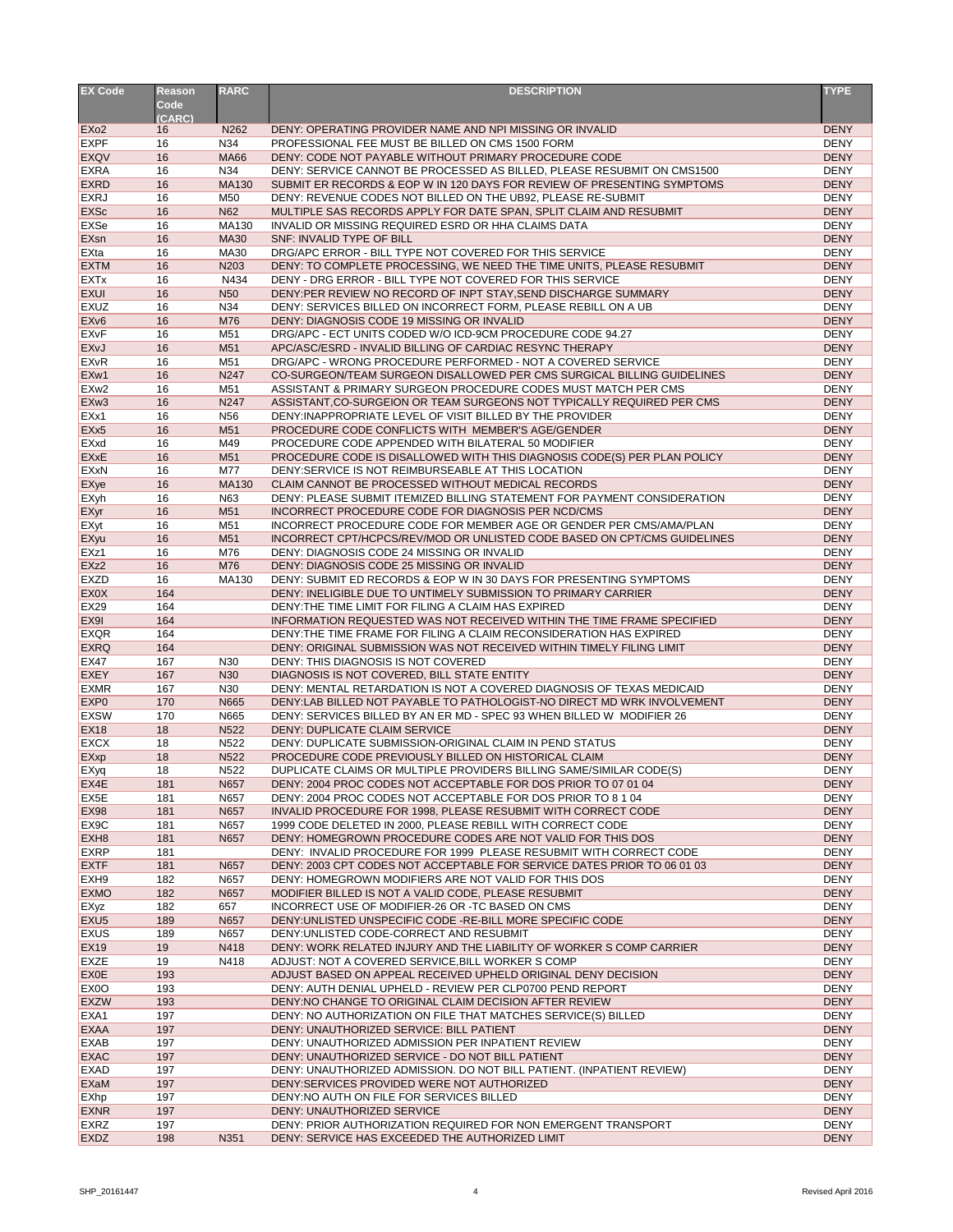| <b>EX Code</b>                   | <b>Reason</b>         | <b>RARC</b>                          | <b>DESCRIPTION</b>                                                                                   | <b>TYPE</b>                |
|----------------------------------|-----------------------|--------------------------------------|------------------------------------------------------------------------------------------------------|----------------------------|
|                                  | Code                  |                                      |                                                                                                      |                            |
|                                  | (CARC)                |                                      |                                                                                                      |                            |
| <b>EX02</b>                      | $\mathbf{2}^{\prime}$ |                                      | <b>COINSURANCE AMOUNT</b>                                                                            | <b>PAY</b>                 |
| <b>EX20</b>                      | 20                    |                                      | DENY: THIS INJURY IS COVERED BY THE LIABILITY CARRIER                                                | <b>DENY</b>                |
| <b>EXDL</b>                      | 204                   | N658                                 | DENY: DENTAL SERVICES ARE NOT A BENEFIT OF TEXAS MEDICAID                                            | <b>DENY</b>                |
| EXdl                             | 204                   | N658                                 | DENY: SERVICES SHOULD BE SUBMITTED TO DENTAL VENDOR FOR CONSIDERATION                                | <b>DENY</b>                |
| <b>EXPb</b>                      | 204                   |                                      | DENY: PAID UNDER THE PHARMACY BENEFIT<br>SERVICE IS DENIED ACCORDING TO A PAYMENT OR CLINICAL POLICY | <b>DENY</b>                |
| <b>EXxP</b><br><b>EXxQ</b>       | 204<br>204            | N <sub>130</sub><br>N <sub>130</sub> | DME BILLING NOT COVERED FOR RENTED/OWNED/FREQUENTLY SERVICED ITEMS                                   | <b>DENY</b><br><b>DENY</b> |
| <b>EXyw</b>                      | 204                   | N130                                 | NOT COVERED OR ELIGIBLE SERVICE PER CMS OR PLAN GUIDELINES                                           | <b>DENY</b>                |
| <b>EXZH</b>                      | 204                   | N658                                 | <b>ADJUST: NOT A COVERED BENEFIT</b>                                                                 | <b>DENY</b>                |
| <b>EXGM</b>                      | 206                   |                                      | RESUMBIT W NPI # OF INDIVIDUAL SERVICING PROVIDER IN BOX 24J                                         | <b>DENY</b>                |
| EXN <sub>3</sub>                 | 206                   |                                      | YOUR NPI IS NOT ON FILE VALID OR YOU HAVE NOT BILLED WITH YOUR NPI                                   | <b>INFO</b>                |
| EXN <sub>8</sub>                 | 208                   |                                      | <b>INCORRECT NPI FOR PROVIDER</b>                                                                    | <b>DENY</b>                |
| EXN <sub>9</sub>                 | 208                   |                                      | <b>INCORRECT NPI FOR TIN</b>                                                                         | <b>DENY</b>                |
| <b>EX21</b>                      | 21                    |                                      | DENY: CLAIM THE RESPONSIBILITY OF THE NO-FAULT CARRIER                                               | <b>DENY</b>                |
| EX <sub>v2</sub>                 | 216                   |                                      | REVIEWED BY CODING EDITING SOFTWARE-HCI-PCI                                                          | <b>INFO</b>                |
| <b>EXxK</b>                      | 216                   |                                      | CLAIM MANUALLY REVIEWED FOR CORRECT CODING RULES-NO ACTION REQUIRED                                  | <b>INFO</b>                |
| <b>EX22</b>                      | 22                    | N598                                 | DENY: THIS CARE IS COVERED BY A COORDINATION OF BENEFITS CARRIER                                     | <b>DENY</b>                |
| <b>EXLO</b>                      | 22                    | N598                                 | PLEASE RESUBMIT WITH THE PRIMARY MEDICARE EXPLANATION OF BENEFITS                                    | <b>DENY</b>                |
| EXL <sub>5</sub>                 | 22                    | N598                                 | DENY: NO RESPONSE TO LETTER REGARDING OTHER HEALTH INSURANCE                                         | <b>DENY</b>                |
| <b>EXPi</b>                      | 22                    |                                      | INFORMATIONAL COB SUBRO INVESTIGATE                                                                  | <b>INFO</b>                |
| EXxh                             | 222                   | N640                                 | SERVICE LINE REPRESENTS DENIAL OF ADDITIONAL UNITS BILLED                                            | <b>DENY</b>                |
| EXyo                             | 222                   | N640                                 | SERVICE LINE REPRESENTS DENIAL OF ADDITIONAL UNITS BILLED                                            | <b>DENY</b>                |
| EX11                             | 223                   |                                      | INFO: PROVIDER ALLOWABLE ADJUSTED TO INCLUDE ACA PARITY PAYMENT                                      | <b>INFO</b>                |
| EX4I                             | 223                   |                                      | INFO: ACA PARITY PAYMENT MADE PREVIOUSLY VIA INTERIM CHECK                                           | <b>INFO</b>                |
| <b>EXic</b>                      | 223                   |                                      | ICD-10 CODES HAVE BEEN MAPPED TO ICD-9 CODES FOR ADJUDICATION PURPOSES                               | <b>INFO</b>                |
| EXV <sub>3</sub>                 | 226                   | M127                                 | MED RECORDS RECEIVED FOR WRONG DATE OF SERVICE                                                       | <b>DENY</b>                |
| EXV4                             | 226                   | M127                                 | MED RECORDS RECEIVED NOT LEGIBLE                                                                     | <b>DENY</b>                |
| EXV <sub>5</sub>                 | 226                   | M127                                 | MED RECORDS RECEIVED FOR WRONG PATIENT                                                               | <b>DENY</b>                |
| EXV <sub>6</sub>                 | 226                   | M127                                 | MED RECORDS WITHOUT LEGIBLE PATIENT NAME AND OR DOS                                                  | <b>DENY</b>                |
| EXV <sub>8</sub>                 | 226                   | M127                                 | MED RECORDS RECEIVED WITHOUT DOS                                                                     | <b>DENY</b>                |
| <b>EX0B</b>                      | 23                    |                                      | ADJUST: CLAIM TO BE RE-PROCESSED CORRECTED UNDER NEW CLAIM NUMBER                                    | <b>DENY</b>                |
| <b>EXOM</b>                      | 23                    |                                      | ADJUSTMENT TO PREVIOUSLY SUBMITTED CLAIM                                                             | <b>DENY</b>                |
| EX <sub>1</sub> r                | 23                    |                                      | CONNOLLY OVERPAYMENT PROJECT                                                                         | <b>DENY</b>                |
| <b>EX23</b>                      | 23                    |                                      | DENY: CHARGES HAVE BEEN PAID BY ANOTHER PARTY-COB                                                    | <b>DENY</b>                |
| EXaw                             | 23                    |                                      | AIM OVERPAYMENT RECOVERY                                                                             | <b>DENY</b>                |
| EXh <sub>2</sub>                 | 23                    |                                      | DENY: OVERPAYMENT DETECTED AS PART OF AN INTERNAL EXAMINATION                                        | <b>DENY</b>                |
| <b>EXov</b>                      | 23                    |                                      | DENY: HMS OVERPAYMENT RECOUPMENT                                                                     | <b>DENY</b>                |
| <b>EXVA</b>                      | 23                    |                                      | <b>VOID ADJUSTMENT</b>                                                                               | <b>DENY</b>                |
| <b>EXZF</b>                      | 23                    |                                      | ADJUST: PROCESSED FOR INCORRECT MEMBER, RESUBMIT CORRECT MEMBER                                      | <b>DENY</b>                |
| <b>EXZM</b>                      | 23                    |                                      | ADJUST: PROCESSED FOR INCORRECT PROVIDER OR PROVIDER AFFILIATION                                     | <b>DENY</b>                |
| <b>EXZN</b>                      | 23<br>23              | N420                                 | ADJUST: PROCESSED FOR INCORRECT MEMBER<br>PAYMENT IN FULL FOR MEDICARE&MEDICAID, DO NOT BILL PATIENT | <b>DENY</b><br><b>PAY</b>  |
| <b>EXus</b><br>EX <sub>3</sub> Q | 233                   |                                      | DENY: PROVIDER PREVENTABLE CONDITIONS                                                                | <b>DENY</b>                |
| <b>EXaR</b>                      | 233                   |                                      | AVOIDABLE READMISSION FOR MED MGMT                                                                   | <b>DENY</b>                |
| EX24                             | 24                    |                                      | DENY: CHARGES COVERED UNDER CAPITATION                                                               | <b>DENY</b>                |
| EXCa                             | 24                    |                                      | DENY: PRIMARY CARRIER PAID UNDER CAPITATION ARRANGEMENT                                              | <b>DENY</b>                |
| <b>EXcm</b>                      | 24                    |                                      | MEDICARE PAID UNDER CAPITATION ARRANGEMENT NO ADD'L REMBURSEMENT DUE                                 | <b>DENY</b>                |
| <b>EX90</b>                      | 24                    |                                      | SERVICE IS PAID UNDER CAPITATION AGREEMENT                                                           | <b>PAY</b>                 |
| <b>EX94</b>                      | 24                    |                                      | SPECIALIST SERVICE IS PAID UNDER CAPITATION AGREEMENT                                                | <b>PAY</b>                 |
| <b>EXbw</b>                      | 240                   |                                      | DENY: PLEASE RESUBMIT WITH VALID CORRESPONDING DIAGNOSIS FOR BIRTH WEIGHT                            | <b>DENY</b>                |
| <b>EX38</b>                      | 242                   |                                      | DENY: SERVICES NOT PROVIDED OR AUTHORIZED BY OUR PROVIDERS                                           | <b>DENY</b>                |
| <b>EX52</b>                      | 242                   |                                      | DENY: PROVIDER NOT CONTRACTED FOR THIS MEMBER S GROUP                                                | <b>DENY</b>                |
| <b>EXKD</b>                      | 242                   |                                      | DENY: SUPPLIES & OR DME ARE ONLY PAYABLE TO AUTHORIZED DME PROVIDERS                                 | <b>DENY</b>                |
| <b>EXNN</b>                      | 242                   |                                      | NON-MEMBER PROVIDER                                                                                  | <b>DENY</b>                |
| <b>EXNP</b>                      | 242                   |                                      | DENY: AUTHORIZATION REQUESTED FOR NON-PLAN PROVIDER                                                  | <b>DENY</b>                |
| <b>EXZK</b>                      | 243                   |                                      | ADJUST: NOT AUTHORIZED BY PCP, BILL PATIENT                                                          | <b>DENY</b>                |
| <b>EXZL</b>                      | 243                   |                                      | ADJUST: NOT AUTHORIZED BY PCP, DO NOT BILL PATIENT                                                   | <b>DENY</b>                |
| <b>EXxM</b>                      | 249                   |                                      | POTENTIAL PREVENTABLE READMISSION SUBMIT ALL RELATED MEDICAL RECORDS                                 | <b>DENY</b>                |
| EXym                             | 249                   |                                      | 30-DAY READMISSION SUBMIT ALL MEDICAL RECORDS FOR 30-DAY PERIOD                                      | <b>DENY</b>                |
| <b>EXOG</b>                      | 252                   | N232                                 | CLM TOTAL DOES NOT MATCH TOTAL CHGS ON ITEMIZED STATEMENT FOR DOS BLD                                | <b>DENY</b>                |
| EX7E                             | 252                   | M127                                 | DENY: MEDICAL RECORDS ARE NECESSARY TO PROCESS THE CLAIM                                             | <b>DENY</b>                |
| EX <sub>b</sub> 2                | 252                   | N209                                 | MEDICAL RECORDS SUBMITTED DO NOT SUPPORT THE SERVICE BILLED                                          | <b>DENY</b>                |
| EX <sub>b</sub> 7                | 252                   | N <sub>102</sub>                     | MEDICAL RECORDS NOT RECEIVED AS REQUESTED                                                            | <b>DENY</b>                |
| <b>EXBI</b>                      | 252                   | N <sub>26</sub>                      | DENY: CLAIM CANNOT BE PROCESSED WITHOUT AN ITEMIZED BILL                                             | <b>DENY</b>                |
| EXmb                             | 252                   | N706                                 | WILL REPROCESS FOR PMT AFTER FINAL INTERIM BILL/CLAIM FOR ADMIT REC'D                                | <b>DENY</b>                |
| <b>EXvo</b>                      | 252                   | N466                                 | APC/HHA/ASC/ESRD/IRF/SNF INVALID BILLING OF THERAPY SERVICES                                         | <b>DENY</b>                |
| EXIc                             | 256                   | N365                                 | INFORMATIONAL ONLY CODES                                                                             | <b>DENY</b>                |
| <b>EXNf</b>                      | 256                   | N <sub>130</sub>                     | SERVICES NOT PAYABLE FOR NURSING FACILITY MEMBERS                                                    | <b>DENY</b>                |
| <b>EXNh</b>                      | 256                   | N130                                 | DENY NF PROV ON PAYMENT HOLD PER STATE FILE, DO NOT RESUBMIT                                         | <b>DENY</b>                |
| <b>EX26</b>                      | 26                    | N650                                 | DENY: MEMBER NOT ELIGIBLE ON DATE OF SERVICE                                                         | <b>DENY</b>                |
| <b>EX28</b>                      | 26                    | N650                                 | DENY:COVERAGE NOT IN EFFECT WITH SUPERIOR AT THE TIME OF SERVICE                                     | <b>DENY</b>                |
| <b>EX27</b>                      | 27                    | N650                                 | DENY: EXPENSES INCURRED AFTER COVERAGE WAS TERMINATED                                                | <b>DENY</b>                |
| <b>EX03</b><br><b>EXMQ</b>       | 3<br>31               |                                      | <b>COPAYMENT AMOUNT</b><br>DENY: MEMBER NAME NUMBER DATE OF BIRTH SEX DO NOT MATCH, PLEASE RESUBMIT  | <b>PAY</b><br><b>DENY</b>  |
| EX34                             | 34                    |                                      | DENY: INSURED HAS NO COVERAGE FOR NEWBORNS                                                           | <b>DENY</b>                |
|                                  |                       |                                      |                                                                                                      |                            |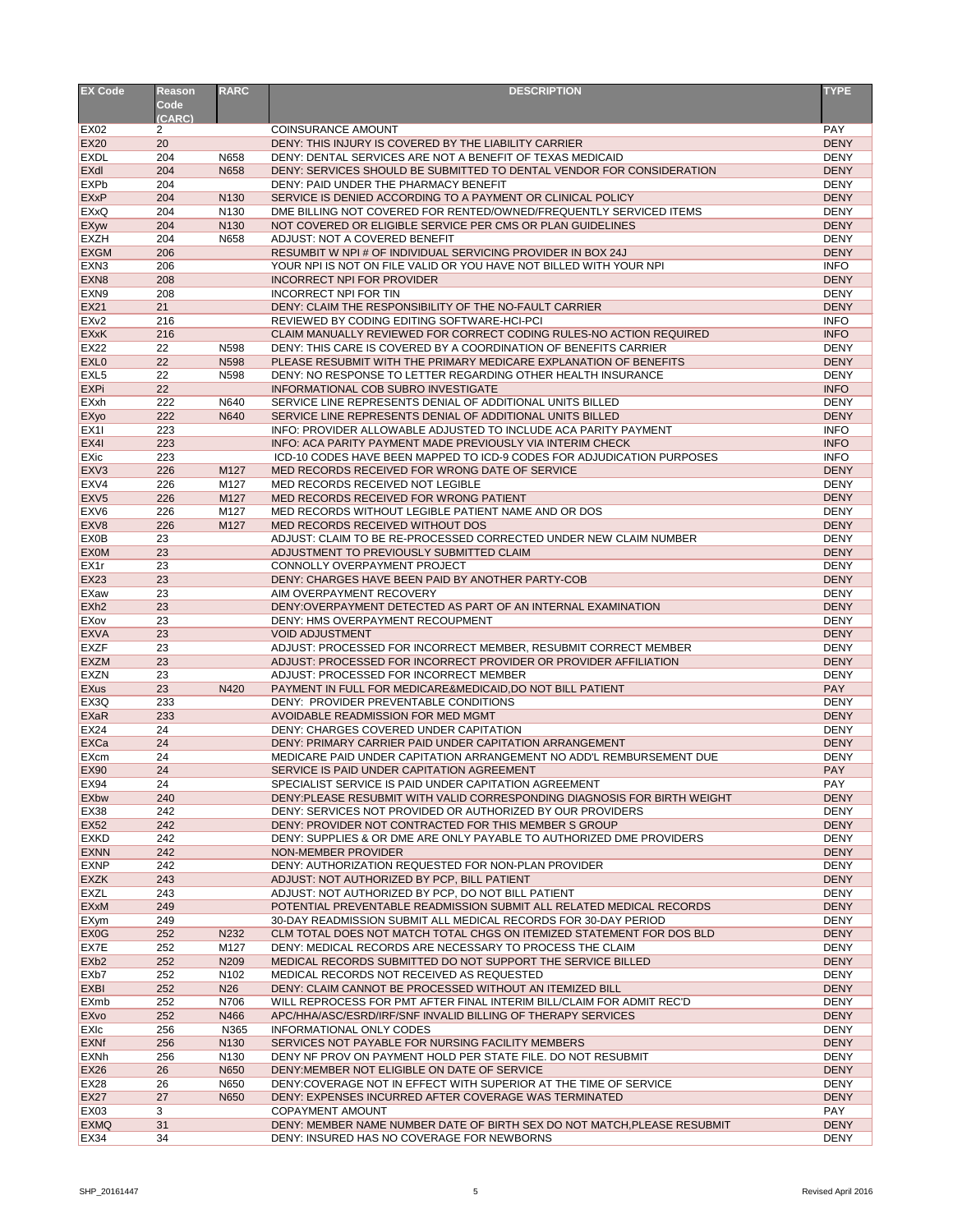| <b>EX Code</b>                       | <b>Reason</b>       | <b>RARC</b>     | <b>DESCRIPTION</b>                                                                                              | <b>TYPE</b>                |
|--------------------------------------|---------------------|-----------------|-----------------------------------------------------------------------------------------------------------------|----------------------------|
|                                      | <b>Code</b>         |                 |                                                                                                                 |                            |
|                                      | (CARC)              |                 |                                                                                                                 |                            |
| <b>EX39</b>                          | 39                  |                 | DENIED AT THE TIME OF AUTHORIZATION REQUEST                                                                     | <b>DENY</b>                |
| EX <sub>6</sub> X                    | 39                  |                 | ENTIRE STAY DENIED BY MEDICAL SERVICES                                                                          | <b>DENY</b>                |
| EX <sub>1</sub> N                    | $\overline{4}$      | N657<br>N657    | RESUBMIT-2ND EM NOT PAYABLE W O MOD 25 & MED REC TO VERIFY SIGNIF SEP<br>DENY: INVALID DELETED MISSING MODIFIER | <b>DENY</b><br><b>DENY</b> |
| <b>EX86</b><br><b>EXAv</b>           | 4<br>$\overline{4}$ |                 | APC/HHA/ASC/ESRD PRICER-INVALID MODIFIER                                                                        | <b>DENY</b>                |
| EX <sub>b</sub> 6                    | 4                   | N657            | DENY: INVALID DELETED MISSING MODIFIER                                                                          | <b>DENY</b>                |
| EXEg                                 | 4                   | N519            | <b>ESRD PRICER: INVALID UNITS FOR MODIFIER</b>                                                                  | <b>DENY</b>                |
| EXEn                                 | 4                   | N519            | ESRD PRICER: HCT/HGB EXCEEDS THRESHOLD W/O APPROPRIATE MODIFIER                                                 | <b>DENY</b>                |
| <b>EXEr</b>                          | 4                   | N519            | <b>ESRD PRICER: INCORRECT BILLING OF AMCC TEST</b>                                                              | <b>DENY</b>                |
| <b>EXGH</b>                          | 4                   | N657            | DENY: CODE CANNOT BE BILLED IN CONJ. WITH MOD 26 AND OR TC                                                      | <b>DENY</b>                |
| <b>EXhr</b>                          | 4                   | N519            | ASC DEVICE INTENSIVE PROCEDURE W/O DEVICE                                                                       | <b>DENY</b>                |
| <b>EXIK</b>                          | 4                   | N657            | DENY: 2ND EM NOT PAYABLE W O MODIFIER 25 & MED RECORDS, PLEASE RESUBMIT                                         | <b>DENY</b>                |
| <b>EXMp</b>                          | 4                   | N657            | PROCEDURE IS NOT COVERED WITH MODIFER BILLED                                                                    | <b>DENY</b>                |
| <b>EXTJ</b>                          | 4                   | N657            | DENY: REQUIRED COMPONENTS FOR THSTEPS ARE EITHER MISSING OR INVALID                                             | <b>DENY</b>                |
| EXx8                                 | 4                   | N657            | MODIFIER INVALID FOR PROCEDURE OR MODIFIER NOT REPORTED                                                         | <b>DENY</b>                |
| EXxo                                 | 4                   | N657            | <b>MISSING MODIFIER 26</b>                                                                                      | <b>DENY</b>                |
| <b>EX40</b>                          | 40                  |                 | DENY: CHARGES DO NOT MEET QUALIFICATIONS FOR EMERGENCY CARE OUT OF AREA                                         | <b>DENY</b>                |
| <b>EXAS</b>                          | 40                  |                 | DENY: BASED ON REVIEW OF MED REC - PLP EMERGENCY DEFINITION NOT MET                                             | <b>DENY</b>                |
| <b>EXxf</b>                          | 45<br>45            |                 | MAXIMUM ALLOWANCE EXCEEDED<br>PAY: FOR INTERNAL PURPOSES ONLY                                                   | <b>DENY</b><br><b>INFO</b> |
| EX <sub>i0</sub><br>EX <sub>i1</sub> | 45                  |                 | PAY: FOR INTERNAL PURPOSES ONLY                                                                                 | <b>INFO</b>                |
| EX <sub>i2</sub>                     | 45                  |                 | PAY: FOR INTERNAL PURPOSES ONLY                                                                                 | <b>INFO</b>                |
| EX <sub>i3</sub>                     | 45                  |                 | PAY: FOR INTERNAL PURPOSES ONLY                                                                                 | <b>INFO</b>                |
| EXi4                                 | 45                  |                 | PAY: FOR INTERNAL PURPOSES ONLY                                                                                 | <b>INFO</b>                |
| EX <sub>i5</sub>                     | 45                  |                 | PAY: FOR INTERNAL PURPOSES ONLY                                                                                 | <b>INFO</b>                |
| EX <sub>i6</sub>                     | 45                  |                 | PAY: FOR INTERNAL PURPOSES ONLY                                                                                 | <b>INFO</b>                |
| EX <sub>i</sub> 7                    | 45                  |                 | PAY: FOR INTERNAL PURPOSES ONLY                                                                                 | <b>INFO</b>                |
| EX <sub>i9</sub>                     | 45                  |                 | FOR INTERNAL PURPOSES ONLY                                                                                      | <b>INFO</b>                |
| <b>EXin</b>                          | 45                  |                 | FOR INTERNAL PURPOSES ONLY                                                                                      | <b>INFO</b>                |
| EXNa                                 | 45                  |                 | <b>NIA PRICING APPLIED</b>                                                                                      | <b>INFO</b>                |
| <b>EXOI</b>                          | 45                  |                 | <b>INFO: OIG PARTIAL HOLD</b>                                                                                   | <b>INFO</b>                |
| <b>EXsH</b>                          | 45                  |                 | INFO: CLAIM PROJECT/SPECIAL HANDLING                                                                            | <b>INFO</b>                |
| <b>EXSZ</b>                          | 45                  |                 | PAY: PAID THROUGH SETTLEMENT                                                                                    | <b>INFO</b>                |
| EXw9                                 | 45                  |                 | 15 OR 30 DAY READMISSION POLICY REVIEWED BY THE HEALTH PLAN                                                     | <b>INFO</b>                |
| <b>EXyg</b>                          | 45                  |                 | PAYMENT REDUCED BASED ON STANDARD CODING GUIDELINES                                                             | <b>INFO</b>                |
| $EX+C$                               | 45                  |                 | LATE CLAIM INTEREST EX CODE HEALTH PLAN ERROR                                                                   | <b>PAY</b>                 |
| $EX+O$                               | 45                  |                 | LATE CLAIMS INTEREST EX CODE FOR ORIG YMDRCVD                                                                   | <b>PAY</b>                 |
| EX+P                                 | 45                  |                 | LATE CLAIM INTEREST EX CODE PROVIDER ERROR                                                                      | <b>PAY</b>                 |
| <b>EX0A</b>                          | 45                  |                 | ADJUST: PROVIDER REFUND RECEIVED, REINSTATE RECOUPED PAYMENT AMOUNT                                             | <b>PAY</b>                 |
| EX <sub>0</sub> D                    | 45                  |                 | ADJUSTMENT: \$ DUE IN ADDITIONAL TO ORIGINAL PAYMENT MADE FOR SERVICES                                          | <b>PAY</b>                 |
| <b>EXOF</b>                          | 45                  |                 | ADJUST BASED ON APPEAL RECEIVED OVERTURNED ORIGINAL DENY DECISION                                               | <b>PAY</b>                 |
| <b>EX0S</b><br>EX <sub>1</sub> D     | 45<br>45            |                 | PAY: AUTH DENIAL OVERTURNED - REVIEW PER CLP0700 PEND REPORT<br>PAY IN FULL: MEMBER ELIGIBILITY VERIFIED        | <b>PAY</b><br><b>PAY</b>   |
| EX <sub>1</sub> G                    | 45                  |                 | PAY IN FULL: PARTIAL ELIGIBILTY VERIFIED                                                                        | PAY                        |
| EX <sub>10</sub>                     | 45                  |                 | CONNOLLY MEDICARE DISALLOWANCE                                                                                  | <b>PAY</b>                 |
| EX <sub>1q</sub>                     | 45                  |                 | CONNOLLY OVERPAYMENT PROJECT                                                                                    | PAY                        |
| EX <sub>1</sub> R                    | 45                  |                 | PAY: PAID ACCORDING TO AUTHORIZED LEVELS OF CARE                                                                | <b>PAY</b>                 |
| EX <sub>1s</sub>                     | 45                  |                 | RAWLINGS SUBROGATION                                                                                            | <b>PAY</b>                 |
| EX <sub>1</sub> W                    | 45                  | N640            | PAY:30 DAY SPELL OF ILLNESS MAX MET, DO NOT BILL PATIENT                                                        | <b>PAY</b>                 |
| <b>EX36</b>                          | 45                  |                 | BALANCE DOES NOT EXCEED COPAYMENT AMOUNT                                                                        | <b>PAY</b>                 |
| EX <sub>3</sub> V                    | 45                  |                 | PAY: NEGOTIATIED RATE                                                                                           | <b>PAY</b>                 |
| <b>EX41</b>                          | 45                  |                 | PREFERRED PROVIDER DISCOUNT                                                                                     | <b>PAY</b>                 |
| <b>EX42</b>                          | 45                  |                 | CHARGES EXCEED YOUR CONTRACTED FEE SCHEDULE                                                                     | <b>PAY</b>                 |
| <b>EX43</b>                          | 45                  |                 | <b>GRAMM RUDMAN REDUCTION</b>                                                                                   | <b>PAY</b>                 |
| <b>EX44</b>                          | 45                  |                 | PROMPT PAY DISCOUNT                                                                                             | <b>PAY</b>                 |
| EX45                                 | 45                  | C <sub>21</sub> | CHARGES EXCEED REASONABLE AND CUSTOMARY AMOUNTS                                                                 | <b>PAY</b>                 |
| <b>EX56</b>                          | 45                  |                 | PAY: SERVICE ADDED BY CODE AUDITING SOFTWARE                                                                    | <b>PAY</b>                 |
| <b>EX59</b>                          | 45                  |                 | PAY: CHARGES ARE REDUCED BASED ON MULTIPLE SURGERY RULES                                                        | <b>PAY</b>                 |
| <b>EX65</b>                          | 45                  |                 | PAYMENT REDUCED. PT DID NOT SELECT MEDICARE PART B, BILL PT THE BALANCE                                         | <b>PAY</b>                 |
| <b>EX67</b>                          | 45                  |                 | PAY: CODE WAS SUPERSEDED BY CODE AUDITING SOFTWARE                                                              | <b>PAY</b>                 |
| <b>EX71</b>                          | 45                  |                 | ADJUST: PRIMARY INS MEDICARE PAYMENT AMOUNT ADJUSTED                                                            | <b>PAY</b>                 |
| <b>EX7F</b>                          | 45                  |                 | PAY:PAYMENT PROCESSED ACCORDING TO A MEDICAL RECORD REVIEW                                                      | <b>PAY</b>                 |
| <b>EX80</b><br><b>EX82</b>           | 45<br>45            |                 | REPLACEMENT CODE REBUNDLED BY HPR CODEREVIEW SOFTWARE<br>ERROR: REFEERRING PROVIDER HAS BEEN TERMINATED         | <b>PAY</b><br><b>PAY</b>   |
| <b>EX84</b>                          | 45                  |                 | PAID AT REDUCED RATES PER HPR CODEREVIEW                                                                        | <b>PAY</b>                 |
| <b>EX85</b>                          | 45                  |                 | <b>INTEREST CHARGES</b>                                                                                         | <b>PAY</b>                 |
| <b>EX88</b>                          | 45                  |                 | <b>PAYMENT INCLUDES A 15% DISCOUNT</b>                                                                          | <b>PAY</b>                 |
| <b>EX89</b>                          | 45                  |                 | PAYMENT INCLUDES 5% DISCOUNT                                                                                    | <b>PAY</b>                 |
| <b>EX91</b>                          | 45                  |                 | PAYMENT INCLUDES 10% DISCOUNT                                                                                   | <b>PAY</b>                 |
| <b>EX92</b>                          | 45                  |                 | PAID IN FULL                                                                                                    | <b>PAY</b>                 |
| <b>EX95</b>                          | 45                  |                 | PAYMENT IS INCLUDED IN ALLOWANCE FOR BASIC SERVICE                                                              | <b>PAY</b>                 |
| EX9F                                 | 45                  |                 | PAY: CODE (S) ADDED BASED ON CODE AUDITING SOFTWARE RECOMMENDATION                                              | <b>PAY</b>                 |
| EXA4                                 | 45                  |                 | INFO: CLAIM AND AUTH REFERRING PROVIDERS DO NOT MATCH                                                           | <b>PAY</b>                 |
| EXA8                                 | 45                  |                 | AUTHORIZATION DOES NOT MATCH PRIMARY DIAGNOSIS                                                                  | <b>PAY</b>                 |
| EXaA                                 | 45                  |                 | APC PRICER: CLAIM PROCESSED SUCCESSFULLY                                                                        | <b>PAY</b>                 |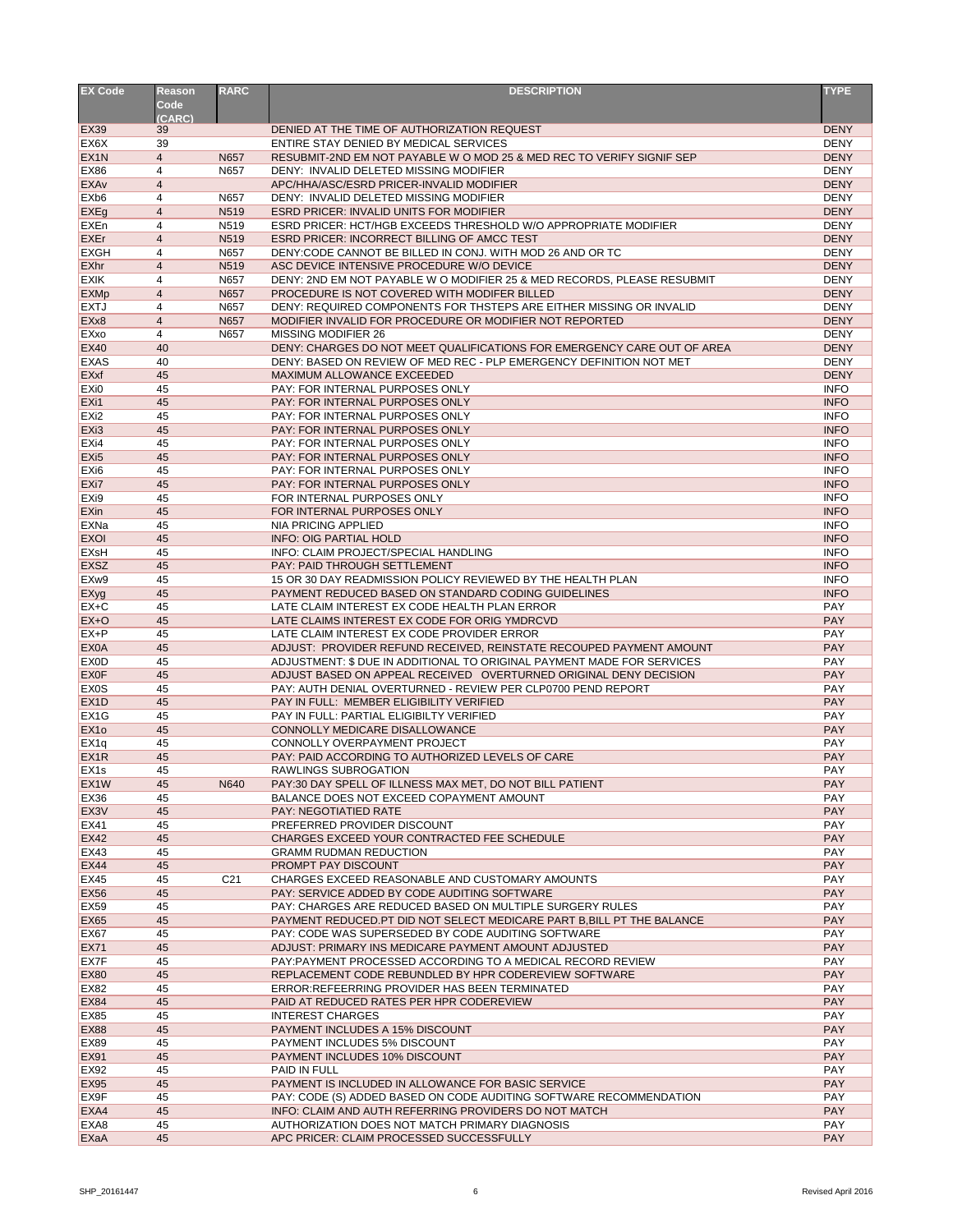| <b>EX Code</b>    | <b>Reason</b> | <b>RARC</b> | <b>DESCRIPTION</b>                                                      | <b>TYPE</b> |
|-------------------|---------------|-------------|-------------------------------------------------------------------------|-------------|
|                   | <b>Code</b>   |             |                                                                         |             |
|                   | (CARC)        |             |                                                                         |             |
| EXac              | 45            |             | PAY: AIM CREDIT BALANCE RECOVERY                                        | <b>PAY</b>  |
| <b>EXAM</b>       | 45            |             | PAY: ADDITIONAL PAYMENT FOR ADMINISTRATION OF IMMUNIZATION              | <b>PAY</b>  |
| <b>EXAP</b>       | 45            |             | NO AUTHORIZATION ON FILE, NO PAYMENT                                    | <b>PAY</b>  |
| <b>EXAQ</b>       | 45            |             | PAYMENT BASED ON 25% DISCOUNT                                           | <b>PAY</b>  |
| <b>EXAR</b>       | 45            |             | PAYMENT BASED ON A 40% DISCOUNT                                         | <b>PAY</b>  |
| EXat              | 45            |             | AIM MEDICARE DISALLOWANCE                                               | <b>PAY</b>  |
| <b>EXav</b>       | 45            |             | HMS MEDICARE DISALLOWANCE                                               | PAY         |
| EXax              | 45            |             | AIM OVERPAYMENT RECOVERY                                                | <b>PAY</b>  |
| EX <sub>b</sub> 4 | 45            |             | ALLOWED AMOUNT ADJUSTED PER SCIO AUDIT                                  | <b>PAY</b>  |
| <b>EXbb</b>       | 45            |             | HMS COMMERCIAL DISALLOWANCE                                             | <b>PAY</b>  |
| EXC <sub>9</sub>  | 45            |             | NEW CPT ISSUED DUE TO CLAIM AUDIT                                       | <b>PAY</b>  |
| EX <sub>c9</sub>  | 45            |             | INCORRECT BILLED QUANTITY/AMOUNT PER SCIO AUDIT                         | <b>PAY</b>  |
| <b>EXCb</b>       | 45            |             | ADJUSTMENT: APPLIED INCOME (SOC) CHANGES                                | <b>PAY</b>  |
| EXcb              | 45            |             | HMS CREDIT BALANCE RECOVERY                                             | <b>PAY</b>  |
| EXcd              | 45            |             | PAY: CDR CREDIT BALANCE RECOVERY                                        | <b>PAY</b>  |
| EXCe              | 45            |             | LEVEL OF SERVICE CHANGES                                                | <b>PAY</b>  |
| <b>EXcF</b>       | 45            |             | ADJUSTMENT: AUTH DETAIL CHANGES                                         | <b>PAY</b>  |
| <b>EXCi</b>       | 45            |             | <b>ADJUSTMENT: RATE CHANGES</b>                                         | <b>PAY</b>  |
| EXCj              | 45            |             | ADJUSTMENT: RATE HISTORY CHANGES                                        | <b>PAY</b>  |
| <b>EXCK</b>       | 45            |             | ADJUSTMENT: PROVIDER BILLED INCORRECTLY & SUBMITTED REIMBURSEMENT       | <b>PAY</b>  |
| EXcl              | 45            |             | ADJUSTMENT: PROVIDER SERVICE CODE                                       | <b>PAY</b>  |
| <b>EXCM</b>       | 45            |             | MEMBER ON REVIEW FOR CASE MANAGEMENT                                    | <b>PAY</b>  |
| <b>EXCU</b>       | 45            |             | PAY: TO CASE MANAGEMENT ADJUSTOR                                        | <b>PAY</b>  |
| <b>EXCV</b>       | 45            |             | COVERED UNDER VACCINE FOR CHILDRENS PROGRAM                             | <b>PAY</b>  |
| <b>EXDG</b>       | 45            |             | PAYMENT INCLUDED IN DRG                                                 | <b>PAY</b>  |
| <b>EXDI</b>       | 45            |             | PAY: ANCILLARY CHARGES INCLUDED IN E.R.VISIT                            | <b>PAY</b>  |
| <b>EXDM</b>       | 45            |             | <b>PAID</b>                                                             | <b>PAY</b>  |
| <b>EXEC</b>       | 45            |             | SERVICES CONSIDERED ENCOUNTER ONLY FOR PERINATE PROGRAM                 | <b>PAY</b>  |
| <b>EXEF</b>       | 45            |             | BASED ON REVIEW OF MED REC - PLP EMERGENCY DEFINITION NOT MET           | <b>PAY</b>  |
| <b>EXEh</b>       | 45            | 97          | <b>ESRD PRICER: PAYMENT INCLUDED IN COMPOSITE RATE</b>                  | <b>PAY</b>  |
| <b>EXEK</b>       | 45            |             | <b>ESRD PRICER: ITEMS PAID AT A USER-DEFINED PERCENT OF CHARGES</b>     | <b>PAY</b>  |
| <b>EXEN</b>       | 45            |             | REQUIRES NURSE REVIEW EL PASO                                           | <b>PAY</b>  |
| <b>EXEV</b>       | 45            |             | PAY:WARNING:VISIT VERIFICATION DATA NOT ON FILE;SUBJECT TO RETRO REVIEW | <b>PAY</b>  |
| <b>EXFA</b>       | 45            |             | ADJUSTMENT: CLAIM WENT TO INCORRECT FUND                                | <b>PAY</b>  |
| EXH <sub>2</sub>  | 45            |             | PROCEDURE MUST BE BILLED WITH APPROPRIATE MODIFIER FOR REIMBURSEMENT    | <b>PAY</b>  |
| EXh <sub>4</sub>  | 45            |             | PAY: PAYMENT ADJUSTED AS PART OF AN INTERNAL EXAMINATION                | <b>PAY</b>  |
| <b>EXHA</b>       | 45            |             | INCLUDED IN HOSPITAL AMBULATORY REFORM PAYMENT                          | <b>PAY</b>  |
| <b>EXHC</b>       | 45            |             | AUTH PROCEDURE CLASS NOT MATCHING                                       | <b>PAY</b>  |
| <b>EXHF</b>       | 45            |             | PROVIDER MUST BILL WITH HCPCS CPT FOR CORRECT PRICING                   | <b>PAY</b>  |
| <b>EXHH</b>       | 45            |             | PAY: CLAIM AND AUTH PROVIDER STATUS NOT MATCHING                        | <b>PAY</b>  |
| <b>EXHM</b>       | 45            |             | INPT & OUTPT CLAIMS TILL S.T. RESOLVES CONTRACT                         | <b>PAY</b>  |
| <b>EXhm</b>       | 45            |             | PAY: HMS RECOUPMENT PERFORMED                                           | <b>PAY</b>  |
| <b>EXHN</b>       | 45            |             | REQUIRES NURSE REVIEW AUSTIN                                            | <b>PAY</b>  |
| <b>EXhs</b>       | 45            |             | HMS SUBROGATION RECOVERIES                                              | <b>PAY</b>  |
| <b>EXIC</b>       | 45            |             | <b>INTEREST AMOUNT</b>                                                  | <b>PAY</b>  |
| <b>EXIO</b>       | 45            |             | <b>INFORMATIONAL PURPOSES ONLY</b>                                      | <b>PAY</b>  |
| EXJ1              | 45            |             | CONSENT FORM NOT VALID AT TIME OF SERVICE                               | <b>PAY</b>  |
| EXJ <sub>2</sub>  | 45            |             | CONSENT FORM NOT SUBMITTED                                              | <b>PAY</b>  |
| EXJ4              | 45            |             | ADJUSTMENT: ANTEPARTUM VISIT INCLUDED IN TOTAL OB DELIVERY              | PAY         |
| <b>EXJA</b>       | 45            |             | ADJUSTMENT: PAY ON APPEAL                                               | <b>PAY</b>  |
| <b>EXJB</b>       | 45            |             | ADJUST: RECEIVED COB PAYMENT                                            | <b>PAY</b>  |
| <b>EXJD</b>       | 45            |             | ADJUST: RECEIVED MEDICARE PAYMENT                                       | <b>PAY</b>  |
| <b>EXJE</b>       | 45            |             | ADJUST: MHS IS PRIMARY INSURER FOR THIS SERVICE                         | <b>PAY</b>  |
| <b>EXJF</b>       | 45            |             | ADJUST: PATIENT ELIGIBLE FOR DATE OF SERVICE                            | <b>PAY</b>  |
| <b>EXJG</b>       | 45            |             | ADJUST: PATIENT RESPONDED TO ACCIDENT LETTER                            | <b>PAY</b>  |
| <b>EXJH</b>       | 45            |             | <b>ADJUST: COVERED BENEFIT</b>                                          | <b>PAY</b>  |
| <b>EXJI</b>       | 45            |             | ADJUST: SERVICE AUTHORIZED BY PCP                                       | <b>PAY</b>  |
| <b>EXJJ</b>       | 45            |             | ADJUST: GRIEVANCE - SERVICE AUTHORIZED                                  | <b>PAY</b>  |
| <b>EXJK</b>       | 45            |             | ADJUST: DATE OF SERVICE CORRECTED                                       | <b>PAY</b>  |
| <b>EXJL</b>       | 45            |             | ADJUST: NOT A COVERED SERVICE, BILL WORKER S COMP                       | <b>PAY</b>  |
| <b>EXJM</b>       | 45            |             | ADJUST: PROCESSED FOR INCORRECT MEMBER, RESUBMIT CORRECT MEMBER         | <b>PAY</b>  |
| <b>EXJN</b>       | 45            |             | ADJUST: DUPLICATE PAYMENT                                               | <b>PAY</b>  |
| <b>EXJO</b>       | 45            |             | ADJUSTMENT: ADJUST PER CORRECTED BILLING FROM PROVIDER                  | <b>PAY</b>  |
| <b>EXJP</b>       | 45            |             | ADJUST: BENEFIT MAXIMUM REACHED, BILL PATIENT                           | <b>PAY</b>  |
| <b>EXJQ</b>       | 45            |             | ADJUST: NOT AUTHORIZED BY PCP, BILL PATIENT                             | <b>PAY</b>  |
| <b>EXJR</b>       | 45            |             | ADJUST: NOT AUTHORIZED BY PCP, DO NOT BILL PATIENT                      | <b>PAY</b>  |
| <b>EXJS</b>       | 45            |             | ADJUST: PROCESSED FOR INCORRECT PROVIDER OR PROVIDER AFFILIATION        | <b>PAY</b>  |
| <b>EXJT</b>       | 45            |             | ADJUST: PROCESSED FOR INCORRECT MEMBER                                  | <b>PAY</b>  |
| <b>EXJU</b>       | 45            |             | ADJUSTMENT TO PREVIOUSLY SUBMITTED CLAIM                                | <b>PAY</b>  |
| <b>EXJV</b>       | 45            |             | ADJUST: OTHER INSURANCE PAID PROVIDER                                   | <b>PAY</b>  |
| <b>EXJW</b>       | 45            |             | ADJUSTMENT: ORIGINAL SERVICE PAID INCORRECT AMOUNT                      | <b>PAY</b>  |
| <b>EXJY</b>       | 45            |             | ADJUST:MEMBER UNDER AGE OF 21 AT TIME OF SIGNING TUBAL CONSENT FORM     | <b>PAY</b>  |
| <b>EXMJ</b>       | 45            |             | ADJUST: ADJUSTED DUE TO CHANGE IN CODE AUDITING SOFTWARE DECISION       | <b>PAY</b>  |
| <b>EXmp</b>       | 45            |             | PAY: CHARGES REDUCED BASED ON CMS MULTIPLE PROCEDURE REDUCTION RULES    | <b>PAY</b>  |
| <b>EXMX</b>       | 45            |             | PAY: MAXIMUM ALLOWABLE HAS BEEN PAID BY PRIME INS                       | <b>PAY</b>  |
|                   |               |             |                                                                         |             |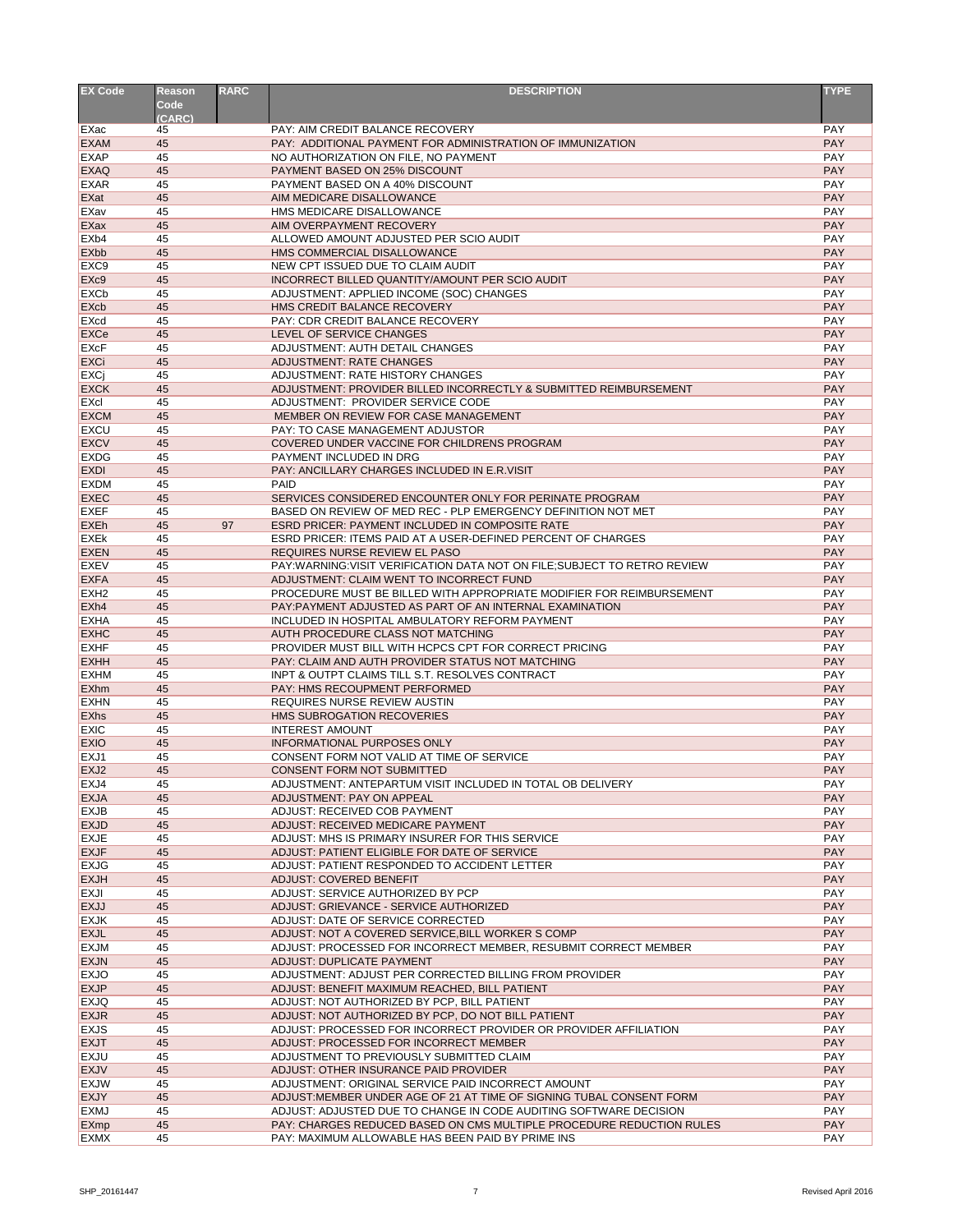| <b>EX Code</b>                  | <b>Reason</b><br><b>Code</b> | <b>RARC</b>     | <b>DESCRIPTION</b>                                                                                                         | <b>TYPE</b>                |
|---------------------------------|------------------------------|-----------------|----------------------------------------------------------------------------------------------------------------------------|----------------------------|
| <b>EXNM</b>                     | (CARC)<br>45                 | C <sub>21</sub> | UNABLE TO CALCULATE PROVIDER ALLOWED. PROCESSOR MUST SUPPLY IT                                                             | <b>PAY</b>                 |
| EX <sub>O</sub> 2               | 45                           |                 | PAYMENT AMOUNT REFLECTS APPLIED INCOME REDUCTION                                                                           | <b>PAY</b>                 |
| <b>EXOD</b>                     | 45                           |                 | PAY: CLAIM PAID AT A DEFAULT PERCENTAGE UNTIL RATES VERIFIED WITH STATE                                                    | <b>PAY</b>                 |
| EXop                            | 45                           |                 | HMS OVERPAYMENT RECOVERY                                                                                                   | <b>PAY</b>                 |
| <b>EXOQ</b>                     | 45                           |                 | PAY: PYMT BASED ON DRG, OUTLIER WILL BE CALCULATED FROM ITEMIZED BILL                                                      | <b>PAY</b>                 |
| EXP <sub>1</sub>                | 45                           |                 | BEYOND TIMELY FILING LIMIT, PAID IN GOOD FAITH                                                                             | <b>PAY</b><br><b>PAY</b>   |
| EXP <sub>2</sub><br>EXP4        | 45<br>45                     |                 | PAID AT AUTHORIZED AMOUNT<br>PAID ACCORDING TO T-19 RATES                                                                  | <b>PAY</b>                 |
| EXP <sub>6</sub>                | 45                           |                 | SERVICE PAYABLE ONLY ONCE PER DAY                                                                                          | <b>PAY</b>                 |
| EXP <sub>8</sub>                | 45                           |                 | PAID AT DOWN GRADED LEVEL                                                                                                  | PAY                        |
| <b>EXPA</b>                     | 45                           |                 | PAY ACCORDING TO CONTRACTUAL AGREEMENT                                                                                     | <b>PAY</b>                 |
| <b>EXPC</b>                     | 45                           |                 | PAY: REFERRING PROVIDER NOT EFFECTIVE AT TIME OF SERVICE                                                                   | <b>PAY</b>                 |
| <b>EXPD</b>                     | 45                           |                 | PAID ACCORDING TO AUTHORIZED AMOUNT                                                                                        | <b>PAY</b>                 |
| <b>EXPJ</b><br><b>EXPK</b>      | 45<br>45                     | C <sub>21</sub> | PAY: REFERRING PROVIDER AFFILIATION NOT FOUND<br>PAY: MULTIPLE REFERRING AFFILIATIONS QUALIFY                              | <b>PAY</b><br><b>PAY</b>   |
| <b>EXPM</b>                     | 45                           |                 | PAY: PCP IS NOT EFFECTIVE AT THE TIME OF SERVICE                                                                           | <b>PAY</b>                 |
| <b>EXPU</b>                     | 45                           |                 | PAY: REFERRING PROVIDER HAS BEEN TERMINATED                                                                                | <b>PAY</b>                 |
| <b>EXpx</b>                     | 45                           |                 | SERVICE IS PAID UNDER PROSPECTIVE PAYMENT                                                                                  | <b>PAY</b>                 |
| <b>EXPZ</b>                     | 45                           |                 | PAY ZERO: MEDICAL NECESSITY REQUIREMENTS NOT MET                                                                           | <b>PAY</b>                 |
| <b>EXQB</b>                     | 45                           |                 | INFO: SERVICE PROVIDER AFFILIATION NOT FOUND (AUTH)                                                                        | PAY                        |
| <b>EXQC</b>                     | 45                           |                 | INFO: REFERRING PROVIDER IS NOT EFFECTIVE - AUTH PERIOD                                                                    | <b>PAY</b>                 |
| <b>EXQG</b>                     | 45<br>45                     |                 | INFO: MULTIPLE SERVICE AFFILIATIONS QUALIFY (AUTH)                                                                         | <b>PAY</b><br><b>PAY</b>   |
| <b>EXQJ</b><br><b>EXQK</b>      | 45                           |                 | INFO: REFERRING PROVIDER AFFILIATION NOT FOUND (AUTH)<br>INFO: MULTIPLE REFERRING AFFILIATIONS QUALIFY (AUTH)              | <b>PAY</b>                 |
| <b>EXQL</b>                     | 45                           |                 | INFO: PCP AFFILIATION NOT FOUND (AUTH)                                                                                     | <b>PAY</b>                 |
| <b>EXQM</b>                     | 45                           |                 | INFO: PCP NOT EFFECTIVE DURING AUTH D PERIOD (AUTH)                                                                        | <b>PAY</b>                 |
| <b>EXQP</b>                     | 45                           |                 | INFO: REFERRING PROVIDER AFFILIATION NOT PRIMARY (AUTH)                                                                    | <b>PAY</b>                 |
| <b>EXQS</b>                     | 45                           |                 | INFO: SERVICE PROV NOT EFFECTIVE - AUTH PERIOD                                                                             | <b>PAY</b>                 |
| <b>EXQT</b>                     | 45                           |                 | INFO: SERVICE PROVIDER HAS BEEN TERMINATED (AUTH)                                                                          | <b>PAY</b>                 |
| <b>EXQU</b><br><b>EXQW</b>      | 45<br>45                     |                 | INFO: REFERRING PROVIDER HAS BEEN TERMINATED (AUTH)<br>INFO: TOTAL NUMBER OF DAYS EXCEEDS COVERAGE PERIOD                  | <b>PAY</b><br><b>PAY</b>   |
| EXRa                            | 45                           |                 | IRF PAID AMOUNT CONTAINS AN OUTLIER                                                                                        | <b>PAY</b>                 |
| <b>EXRf</b>                     | 45                           |                 | IRF PRICING AND EDITING APPLIED PER CMS GUIDELINES                                                                         | <b>PAY</b>                 |
| <b>EXRL</b>                     | 45                           |                 | PAY: REVIEW NOT TIMELY                                                                                                     | <b>PAY</b>                 |
| <b>EXRX</b>                     | 45                           |                 | <b>PAY: CAPITATED PHARMACY ENCOUNTER</b>                                                                                   | <b>PAY</b>                 |
| EXSa                            | 45                           |                 | SNF CLAIM PAID PER CMS GUIDELINES                                                                                          | <b>PAY</b>                 |
| <b>EXSB</b>                     | 45                           |                 | INFORMATIONAL: SUBSEQUENT DIAGNOSIS WAS NOT A VALID CODE                                                                   | <b>PAY</b>                 |
| <b>EXSE</b><br><b>EXSh</b>      | 45<br>45                     |                 | <b>CORRECTION FOR SYSTEM ERROR</b><br>SNF: NO RUG ON SERVICE LINE PAY \$0                                                  | <b>PAY</b><br><b>PAY</b>   |
| <b>EXSJ</b>                     | 45                           |                 | INFO: PLP CRITERIA NOT MET - SCREENING FEE PAID FOR CHIP MEMBER                                                            | <b>PAY</b>                 |
| <b>EXSL</b>                     | 45                           |                 | PAID ACCORDING TO STOP LOSS AGREEMENT                                                                                      | <b>PAY</b>                 |
| <b>EXSN</b>                     | 45                           |                 | REQUIRES NURSE REVIEW SAN ANTONIO                                                                                          | <b>PAY</b>                 |
| <b>EXTG</b>                     | 45                           |                 | PAID ACCORDING TO TRIAGE MOU, AUTH. WAS DENIED OR NOT OBTAINED                                                             | <b>PAY</b>                 |
| <b>EXTQ</b>                     | 45                           |                 | PAY: TRANSPLANT SERVICES PAID AT % OF BILLED CHARGES                                                                       | <b>PAY</b>                 |
| <b>EXTR</b>                     | 45                           |                 | PER STATE GUIDELINES REIMBURSED FOR TRACING ONLY                                                                           | <b>PAY</b>                 |
| <b>EXTZ</b><br><b>EXUK</b>      | 45<br>45                     |                 | ADJUSTMENT: THIRD PARTY LIABILITY, SUBROGATION RECOVERY RECEIVED<br>PAY: ZERO DOLLARS PAID, INCLUDED IN TRANSPLANT CASE    | <b>PAY</b><br><b>PAY</b>   |
| <b>EXUN</b>                     | 45                           |                 | PAY: PLP MET                                                                                                               | <b>PAY</b>                 |
| <b>EXUP</b>                     | 45                           |                 | PAY: AUTHORIZED TO PAY - PER MEDICAL REVIEW                                                                                | <b>PAY</b>                 |
| EXva                            | 45                           |                 | APC: PACKAGED SERVICE                                                                                                      | <b>PAY</b>                 |
| <b>EXVI</b>                     | 45                           |                 | <b>GLOBAL FEE PAID</b>                                                                                                     | <b>PAY</b>                 |
| <b>EXVK</b>                     | 45                           |                 | PAY: TRANSPLANT CASE RATE PAID                                                                                             | <b>PAY</b>                 |
| <b>EXVM</b>                     | 45                           |                 | NO ADDITIONAL PAYMENT DUE FOR MULTIPLE VISITS PER CONTRACT                                                                 | <b>PAY</b>                 |
| EXW <sub>3</sub><br><b>EXWO</b> | 45<br>45                     |                 | PAY: PAID ACCORDING TO TRANSPLANT AGREEMENT<br><b>MEMBER COPAY</b>                                                         | <b>PAY</b><br><b>PAY</b>   |
| EXY1                            | 45                           |                 | INFO: AMOUNT CHARGED FOR SERVICE IS ZERO                                                                                   | <b>PAY</b>                 |
| <b>EXYM</b>                     | 45                           |                 | INFORMATIONAL ONLY: MODIFIER TWO BILLED WAS INVALID                                                                        | <b>PAY</b>                 |
| EXz9                            | 45                           |                 | MULTIPLE PROCEDURE DISCOUNT APPLIED                                                                                        | <b>PAY</b>                 |
| <b>EXZA</b>                     | 45                           |                 | THIS TRANSACTION WAS FOR INTERNAL DATA CORRECTION. NO ACTION NECESSARY                                                     | <b>PAY</b>                 |
| <b>EXZY</b>                     | 45                           |                 | REVIEW ALL ER CHARGES FOR CORRECT PAYMENT                                                                                  | <b>PAY</b>                 |
| EX <sub>1</sub> E               | 45                           |                 | PAY: THE CONTRACT IS INELIGIBLE DURING AUTHORIZED PERIOD                                                                   | <b>PAY</b>                 |
| EX9B<br><b>EX49</b>             | 45<br>49                     | M86             | PAID AT A % OF BILLED CHARGES<br>DENY: THESE ARE NONCOVERED SERVICES BECAUSE THIS IS A ROUTINE EXAM                        | <b>PAY</b><br><b>DENY</b>  |
| <b>EXDT</b>                     | 5                            | M77             | DENY: PROCEDURE IS INAPPROPRIATE FOR PLACE OF SERVICE                                                                      | <b>DENY</b>                |
| <b>EXLO</b>                     | 5                            | <b>M77</b>      | DENY: VERIFY THE CORRECT LOCATION CODE FOR SERVICE BILLED AND RESUBMIT                                                     | <b>DENY</b>                |
| <b>EXPQ</b>                     | 5                            | M77             | CPT AND LOCATION ARE NOT COMPATIBLE, PLEASE RESUBMIT                                                                       | <b>DENY</b>                |
| <b>EXQY</b>                     | 5                            | M77             | DENY: CHARGES FOR PROCEDURES FILED WITH AN INVALID LOCATION                                                                | <b>DENY</b>                |
| <b>EXXX</b>                     | 5                            | M77             | PROCEDURE CODE IS INCONSISTENT WITH THE PLACE OF SERVICE                                                                   | <b>DENY</b>                |
| EX4H                            | 50                           | N130            | DENY-BREAST MRI CAD NOT CLINICALLY PROVEN                                                                                  | <b>DENY</b>                |
| <b>EXAE</b>                     | 50                           | N661            | DENY: HOSPITAL CONFINEMENT CEASED PER MED REVIEW                                                                           | <b>DENY</b>                |
| EXxg<br>EXxr                    | 50<br>50                     | N362<br>N362    | SINGLE UNILATERAL PROCEDURE SUBMITTED MORE THAN ONCE ON THE SAME DOS<br>BASE CODE CANNOT BE BILLED IN QTY GREATER THAN ONE | <b>DENY</b><br><b>DENY</b> |
| EXy <sub>2</sub>                | 50                           | N661            | DENY: MEDICAL NECESSITY NOT MET                                                                                            | <b>DENY</b>                |
| <b>EXMN</b>                     | 50                           |                 | PAY: CONTINUED INPT STAY NOT MEDICALLY NECESSARY                                                                           | <b>PAY</b>                 |
| <b>EXAT</b>                     | 54                           | N646            | DENY: CODE CANNOT BE BILLED BY ASSISTANT SURGEON                                                                           | <b>DENY</b>                |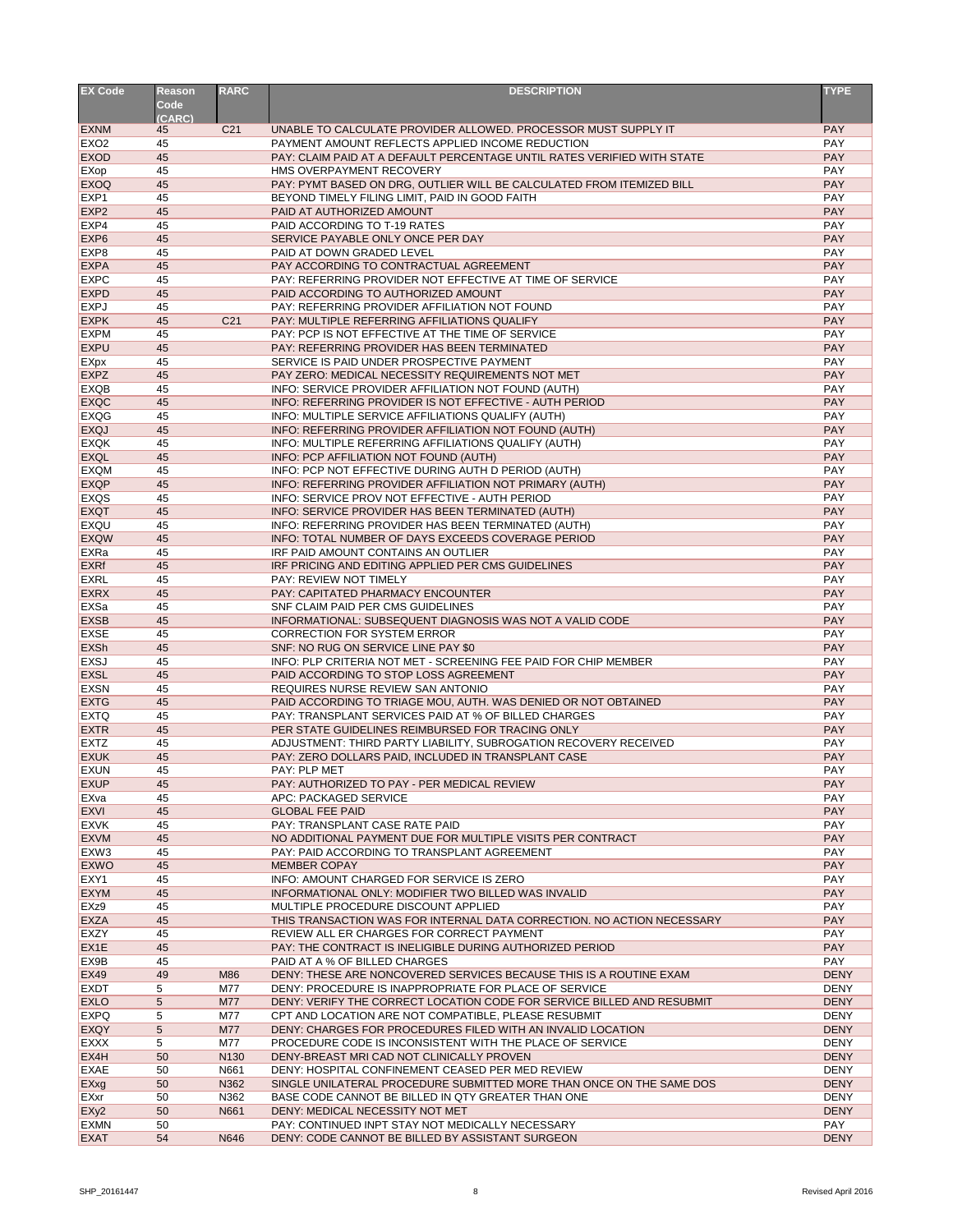| <b>EX Code</b>             | <b>Reason</b><br>Code | <b>RARC</b>            | <b>DESCRIPTION</b>                                                                                                                               | <b>TYPE</b>                |
|----------------------------|-----------------------|------------------------|--------------------------------------------------------------------------------------------------------------------------------------------------|----------------------------|
|                            | (CARC)                |                        |                                                                                                                                                  | <b>DENY</b>                |
| <b>EXKB</b><br><b>EXLY</b> | 58                    | N563                   | DENY: SUBSEQUENT HOSPITAL CARE IS NOT REIMBURSABLE TO BIRTHING CENTER                                                                            |                            |
| EX <sub>s9</sub>           | 58<br>59              | N <sub>563</sub>       | PROVIDER CAN T BILL SEPARATELY IN: INPATIENT, OUTPATIENT OR LTC SETTINGS<br>PAY: CHARGES REDUCED BASED ON CMS MULTIPLE PROCEDURE REDUCTION RULES | <b>DENY</b><br><b>PAY</b>  |
| EX <sub>1</sub> K          | 6                     | N129                   | DENY: PROCEDURE CODE IS INCONSISTENT WITH PATIENT S AGE                                                                                          | <b>DENY</b>                |
| <b>EXGA</b>                | 6                     | N <sub>129</sub>       | DENY: PROCEDURE NOT COVERD FOR THE MEMBER S AGE                                                                                                  | <b>DENY</b>                |
| EXxe                       | 6                     | N129                   | PROCEDURE/DIAGNOSIS CODE INCONSISTENT WITH MEMBER'S AGE                                                                                          | <b>DENY</b>                |
| <b>EX07</b>                | $\overline{7}$        | N517                   | DENY: THE PROCEDURE CODE IS INCONSISTENT WITH THE PATIENT S SEX                                                                                  | <b>DENY</b>                |
| EX9L                       | 8                     | N95                    | SERVICE AND PROV TAXONOMY CODE DO NOT MATCH, CORRECT AND RESUBMIT                                                                                | <b>DENY</b>                |
| <b>EXDV</b>                | 8                     | N95                    | DENY: PROCEDURE IS INCONSISTENT WITH PROVIDER SPECIALTY                                                                                          | <b>DENY</b>                |
| <b>EX09</b>                | 9                     | N657                   | DENY: THE DIAGNOSIS IS INCONSISTENT WITH THE PATIENT S AGE OR SEX                                                                                | <b>DENY</b>                |
| <b>EXDr</b>                | 9                     | N657                   | DENY; ENTIRE ADMISSION REQUIRED FOR DRG PAYMENT. PLEASE REBILL                                                                                   | <b>DENY</b>                |
| <b>EXAH</b>                | 95                    |                        | DENY: HOSPITAL DID NOT NOTIFY SHP OF ADMISSION DO NOT BILL MEMBER                                                                                | <b>DENY</b>                |
| <b>EXNC</b>                | 95                    |                        | DENY: TUBAL WAS PERFORMED BEFORE THE 30 DAY WAITING PERIOD                                                                                       | <b>DENY</b>                |
| EX <sub>1p</sub>           | 96                    | N130                   | CONNOLLY MEDICARE DISALLOWANCE                                                                                                                   | <b>DENY</b>                |
| <b>EX46</b>                | 96                    | N216                   | DENY: THIS SERVICE IS NOT COVERED                                                                                                                | <b>DENY</b>                |
| <b>EX48</b>                | 96                    | N216                   | DENY: THIS PROCEDURE IS NOT COVERED                                                                                                              | <b>DENY</b>                |
| <b>EX63</b>                | 96                    | N129                   | DENY: SVC NOT COVERED BASED ON AGE OF PATIENT AND PROVIDER SPECIALTY                                                                             | <b>DENY</b>                |
| EXau                       | 96                    | N <sub>130</sub>       | HMS MEDICARE DISALLOWANCE                                                                                                                        | <b>DENY</b>                |
| EXay                       | 96                    | N <sub>130</sub>       | AIM MEDICARE DISALLOWANCE                                                                                                                        | <b>DENY</b>                |
| EX <sub>b</sub> 3          | 96                    | N216                   | SERVICE EXCEEDS OR IS NOT A PLAN BENEFIT                                                                                                         | <b>DENY</b>                |
| <b>EXbc</b>                | 96                    | N130                   | HMS COMMERCIAL DISALLOWANCE                                                                                                                      | <b>DENY</b>                |
| <b>EXBD</b>                | 96                    | N216                   | DENY: THIS IS NOT A COVERED SERVICE UNDER THIS PLAN                                                                                              | <b>DENY</b>                |
| <b>EXBF</b>                | 96                    | N216                   | DENY: BIOFEEDBACK IS NOT A BENEFIT OF TEXAS MEDICAID                                                                                             | <b>DENY</b>                |
| EX <sub>c</sub> 7          | 96                    | N448                   | CLAIM PAYMENT EXCEEDS CONTRACTED RATE/GUIDELINES                                                                                                 | <b>DENY</b>                |
| EX <sub>c</sub> 8          | 96                    | N30                    | MEMBER NOT ELIGIBLE OR OTHER INSURANCE PRIMARY                                                                                                   | <b>DENY</b>                |
| <b>EXDJ</b>                | 96                    | N563                   | DENY: INAPPROPRIATE CODE BILLED, CORRECT & RESUBMIT                                                                                              | <b>DENY</b>                |
| <b>EXDX</b>                | 96                    | N216                   | SERVICES FOR THE DIAGNOSIS SUBMITTED ARE NOT COVERED                                                                                             | <b>DENY</b>                |
| <b>EXFY</b>                | 96                    | N216                   | EFFECTIVE 9 1 03 THESE SERVICES ARE NOT A BENEFIT OF CHIP                                                                                        | <b>DENY</b>                |
| <b>EXGG</b>                | 96                    | N643                   | NOT COVERED UNDER OPPS                                                                                                                           | <b>DENY</b>                |
| <b>EXHD</b>                | 96                    | N216                   | DENY: TAKE HOME DRUGS AND SUPPLIES ARE NOT A BENEFIT OF TEXAS MEDICAID                                                                           | <b>DENY</b>                |
| <b>EXHY</b>                | 96                    | N129                   | DENY: SERVICE IS NOT COVERED FOR MEMBERS 21 IN THIS LOCATION                                                                                     | <b>DENY</b>                |
| <b>EXKA</b>                | 96                    | N <sub>563</sub>       | DENY:REV CODE IS NOT VALID FOR NON MEDICARE MEMBER                                                                                               | <b>DENY</b>                |
| <b>EXKn</b>                | 96                    | N <sub>56</sub>        | DENY: INVALID OR MISSING LOCATION CODE                                                                                                           | <b>DENY</b>                |
| <b>EXLK</b>                | 96                    | M86                    | LIKE CODES NOT PAYABLE ON SAME DATE OF SERVICE                                                                                                   | <b>DENY</b>                |
| <b>EXMZ</b>                | 96                    | N <sub>52</sub>        | DENY: PROVIDER IS NOT MEMBER S PCP                                                                                                               | <b>DENY</b>                |
| EXnf                       | 96                    | N141                   | MEMBER IS IN AN ACUTE FACILITY FOR DOS BILLED                                                                                                    | <b>DENY</b>                |
| EXnP                       | 96                    | N351                   | DENY: SERVICES NOT PAYABLE BETWEEN JUNE AND AUGUST                                                                                               | <b>DENY</b>                |
| <b>EXvn</b>                | 96                    | N381                   | APC/HHA/ASC/ESRD IMPROPER BILLING OF DRUGS                                                                                                       | <b>DENY</b>                |
| EXx3                       | 96                    | N61                    | PROCEDURE CODE UNBUNDLED FROM GLOBAL PROCEDURE CODE                                                                                              | <b>DENY</b>                |
| <b>EXxb</b>                | 96                    | N431                   | PROCEDURE CODE NOT ELIGIBLE FOR ANESTHESIA                                                                                                       | <b>DENY</b>                |
| <b>EXxG</b>                | 96                    | N643                   | DENY: PROCEDURE CODE IS NOT ALLOWED PER FEDERAL OR STATE GUIDELINES                                                                              | <b>DENY</b>                |
| <b>EXxH</b>                | 96                    | <b>MA67</b>            | DENY: PROVIDER PAYMENT REDUCED FOR MULTIPLE SURGERY PRICING                                                                                      | <b>DENY</b>                |
| <b>EXxO</b>                | 96                    | <b>MA67</b>            | POTENTIAL OBSTETRICAL CARE OVERPAYMENT                                                                                                           | <b>DENY</b>                |
| <b>EXxR</b>                | 96                    | N356                   | SERVICES BILLED ARE RELATED TO NON-COVERED SERVICE                                                                                               | <b>DENY</b>                |
| <b>EXxU</b>                | 96                    | N435                   | EXCEEDS MAXIMUM PAYMENT OR SUPPLIES ALLOWED FOR DME                                                                                              | <b>DENY</b>                |
| <b>EXxZ</b>                | 96                    | N <sub>109</sub>       | 30 DAY READMISSION, PAYMENT DENIED AFTER CLINICAL REVIEW                                                                                         | <b>DENY</b>                |
| <b>EX97</b>                | 97                    | N <sub>19</sub>        | PAYMENT IS INCLUDED IN ALLOWANCE FOR BASIC SERVICE                                                                                               | <b>DENY</b>                |
| EX <sub>b5</sub>           | 97                    | N111                   | DUPLICATE SERVICE PER SCIO AUDIT                                                                                                                 | <b>DENY</b>                |
| EXC <sub>2</sub>           |                       |                        |                                                                                                                                                  |                            |
| <b>EXCP</b>                | 97<br>97              | M15<br>N <sub>19</sub> | CPT HAS BEEN REBUNDLED ACCORDING TO CLAIM AUDIT<br>DENY: COVERED UNDER PRIMARY PROCEDURE                                                         | <b>DENY</b><br><b>DENY</b> |
| EXD <sub>1</sub>           | 97                    | M15                    | SERVICE INCLUDED IN E.R. VISIT                                                                                                                   | <b>DENY</b>                |
|                            | 97                    | 432                    | DENY: CDR CREDIT BALANCE RECOVERY                                                                                                                | <b>DENY</b>                |
| <b>EXdc</b><br><b>EXGL</b> | 97                    | N <sub>525</sub>       | SERVICE COVERED UNDER GLOBAL FEE AGREEMENT                                                                                                       | <b>DENY</b>                |
| <b>EXHW</b>                | 97                    | M15                    | DENY: PAYMENT INCLUDED IN THE HIGHER INTENSITY CODE BILLED                                                                                       | <b>DENY</b>                |
| <b>EXIE</b>                | 97                    | N <sub>19</sub>        | CPT NOT REIMBURSED SEPARATELY. INCLUDED AS PART OF INCLUSIVE PROCEDURE                                                                           | <b>DENY</b>                |
| <b>EXMS</b>                | 97                    | M144                   | DENY: XRAY AND LAB SERVICES COVERED UNDER MED SURG DIAGNOSIS                                                                                     | <b>DENY</b>                |
| <b>EXNE</b>                | 97                    | M15                    | DENY: PAYMENT INCLUDED IN OBSTETRICS RATE                                                                                                        | <b>DENY</b>                |
| <b>EXOX</b>                | 97                    | N626                   | DENY: CODE IS CONSIDERED AN INTEGRAL COMPONENT OF THE E M CODE BILLED                                                                            | <b>DENY</b>                |
| <b>EXRE</b>                | 97                    | M2                     | DENY: PROF/OUTP RELATED TO ADMISSION MUST BE BILLED ON INPATIENT CLAIM                                                                           | <b>DENY</b>                |
| <b>EXST</b>                | 97                    | M <sub>15</sub>        | DENY: CODE IS NOT PAYABLE SEPARATELY                                                                                                             | <b>DENY</b>                |
|                            |                       |                        |                                                                                                                                                  | <b>DENY</b>                |
| <b>EXSU</b><br><b>EXTI</b> | 97<br>97              | M144<br>M15            | DENY: VISIT IS INCLUDED IN SURGERY<br>E.R. PHYS PAID TRIAGE, ANCILLARY SERVICES NOT PAYABLE                                                      | <b>DENY</b>                |
| <b>EXUG</b>                | 97                    | M144                   | PAYMENT INCLUDED IN PRIMARY SURGICAL PROCEDURE                                                                                                   | <b>DENY</b>                |
|                            |                       |                        |                                                                                                                                                  |                            |
| EXx2                       | 97                    | M144                   | SERVICE(S) OR SUPPLIES DURING GLOBAL SURGICAL PERIOD                                                                                             | <b>DENY</b>                |
| EXx9                       | 97                    | N <sub>525</sub>       | PROCEDURE CODE PAIRS INCIDENTAL, MUTUALLY EXCLUSIVE OR UNBUNDLED                                                                                 | <b>DENY</b>                |
| EXxa                       | 97                    | M15                    | CODE IS A COMPONENT OF A MORE COMPREHENSIVE CODE                                                                                                 | <b>DENY</b>                |
| <b>EXxC</b>                | 97                    | N <sub>111</sub>       | DENY: SERVICE MODIFIER PREVIOUSLY SUBMITTED                                                                                                      | <b>DENY</b>                |
| EXy3                       | 97                    | N <sub>525</sub>       | DENY: GLOBAL CLAIM RECD PREVIOUSLY PAID TECH PROF COMPONENT TO PROV                                                                              | <b>DENY</b>                |
| EXy4                       | 97                    | N <sub>525</sub>       | DENY: GLOBAL CLAIM RECD PREV PAID TECH PROF COMP TO DIFFERENT PROVIDER                                                                           | <b>DENY</b>                |
| EXy <sub>5</sub>           | 97                    | N525                   | DENY: GLOBAL RATE PROF TECH COMPONENT NOT REIMBURSED SEPERATELY                                                                                  | <b>DENY</b>                |
| <b>EXyD</b>                | 97                    | M15                    | DENY - DOPPLER STRESS ECHO SAME DOS NO ECHOCARDIO DX NOT ELIGIBLE                                                                                | <b>DENY</b>                |
| <b>EXOP</b>                | 97                    | M15                    | PAY ZERO: COVERED UNDER PERDIEM PERSTAY CONTRACTUAL ARRANGEMENTS                                                                                 | <b>PAY</b>                 |
| EXSj<br>$EX^*2$            | A<br>A1               |                        | SNF-NO RATE AVAILABLE FOR RUG<br>DENY: ASSESSMENT, FILLING AND/OR DME CERTIFICATION NOT ON FILE                                                  | <b>DENY</b><br><b>DENY</b> |
|                            |                       | N473                   | ADJUSTMENT: ADJUSTED PER CORRECTED BILLING FROM PROVIDER                                                                                         |                            |
| <b>EXOI</b>                | A1                    | N172                   |                                                                                                                                                  | <b>DENY</b>                |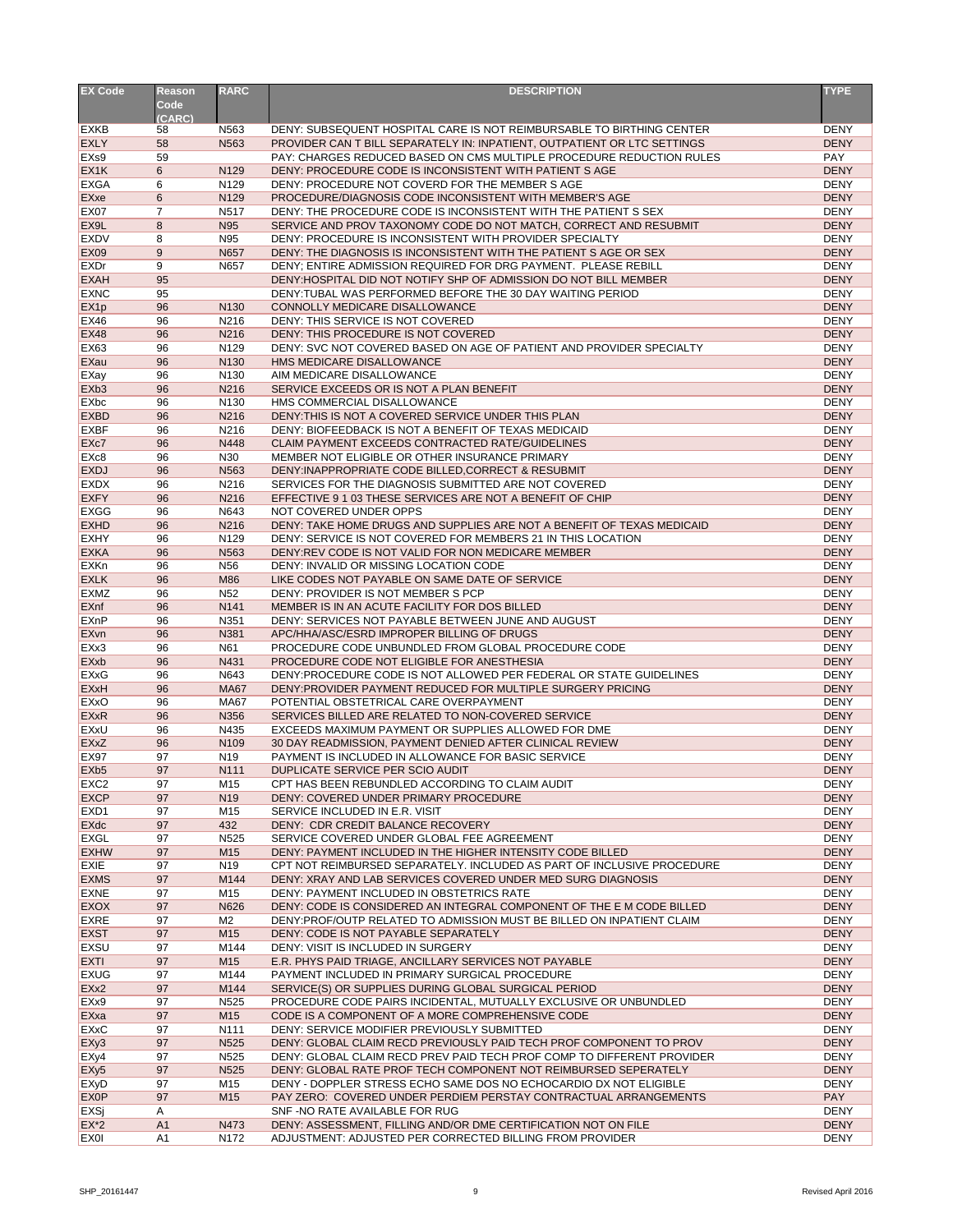| <b>EX Code</b>                       | <b>Reason</b><br>Code            | <b>RARC</b>                     | <b>DESCRIPTION</b>                                                                                                                           | <b>TYPE</b>                |
|--------------------------------------|----------------------------------|---------------------------------|----------------------------------------------------------------------------------------------------------------------------------------------|----------------------------|
| <b>EXON</b>                          | (CARC)                           |                                 | DENY: AJUSTED FOR INTERNAL PURPOSES-CORRECTION HAS BEEN GENERATED                                                                            | <b>DENY</b>                |
| <b>EX17</b>                          | A1<br>A <sub>1</sub>             | <b>MA67</b><br>N <sub>102</sub> | DENY: REQUESTED INFORMATION BY THE PROVIDER WAS NOT PROVIDED                                                                                 | <b>DENY</b>                |
| EX <sub>1</sub> C                    | A <sub>1</sub>                   | N237                            | MEDICAL HOSPITAL DETAIL RECORD CANCELLED                                                                                                     | <b>DENY</b>                |
| EX <sub>1U</sub>                     | A <sub>1</sub>                   | N448                            | DENY: PROCEDURE COVERAGE NOT DEFINED BY MEDICAID                                                                                             | <b>DENY</b>                |
| EX2H                                 | A1                               | <b>MA41</b>                     | DENY: ADMIT TYPE OR SOURCE MISSING OR INVALID                                                                                                | <b>DENY</b>                |
| EX <sub>3</sub> C                    | A <sub>1</sub>                   | M76                             | DENY: 2004 NEW DIAG CODES NOT BILLABLE PER STATE BEFORE 4 1 04                                                                               | <b>DENY</b>                |
| EX3D                                 | A1                               | M76                             | DENY: NON-SPECIFIC ICD-9 DIAG PROC CODES-REQUIRES 4TH DIGIT (RESUBMIT)                                                                       | <b>DENY</b>                |
| EX3L                                 | A1                               | M20                             | DENY: PT ADMITTED-SUBMITTED SERVICES CHARGES BILLED INCLUSIVE                                                                                | <b>DENY</b>                |
| EX3P                                 | A1                               | N381                            | DENY: PAID UNDER SETTLEMENT                                                                                                                  | <b>DENY</b>                |
| EX <sub>3</sub> Z                    | A1                               | <b>MA40</b>                     | DENY: INTERIM BILL. ADMIT DATE PT STATUS IS MISSING OR INCORRECT                                                                             | <b>DENY</b>                |
| EX4A                                 | A <sub>1</sub>                   | <b>MA91</b>                     | DENY: CLAIM WAS APPEALED AND CONTINUES TO BE DENIED                                                                                          | <b>DENY</b>                |
| EX4C                                 | A1                               | M76                             | DENY: 2005 NEW DIAGNOSIS CODE NOT YET BILLABLE PER STATE                                                                                     | <b>DENY</b>                |
| EX4D                                 | A <sub>1</sub>                   | M76                             | DENY: NON-SPECIFIC ICD-9 DIAG PROC CODE-REQUIRES 5TH DIGIT (RESUBMIT)                                                                        | <b>DENY</b>                |
| EX4G                                 | A <sub>1</sub>                   | M143                            | DENY: MEDICAID SANCTIONED/TERMED/EXCLUDED PROVIDER                                                                                           | <b>DENY</b>                |
| EX4J                                 | A <sub>1</sub>                   | N255                            | DENY: BILLING NAME DOES NOT MATCH IRS FILE                                                                                                   | <b>DENY</b>                |
| EX4N                                 | A <sub>1</sub><br>A <sub>1</sub> | M51<br>M51                      | DENY: 2004 ICD-9 PROC CODES NOT PAYABLE UNTIL AFTER 4 1 04<br>ED PROCEDURE 00 55 NOT VALID FOR CHARGES AFTER 7 1 98                          | <b>DENY</b><br><b>DENY</b> |
| <b>EX55</b><br><b>EX57</b>           | A <sub>1</sub>                   |                                 | DENY: CODE WAS DENIED BY CODE AUDITING SOFTWARE                                                                                              | <b>DENY</b>                |
| EX <sub>5</sub> N                    | A <sub>1</sub>                   | M119                            | DENY: NDC MISSING/INVALID OR NOT APPROPRIATE FOR PROCEDURE                                                                                   | <b>DENY</b>                |
| <b>EX60</b>                          | A <sub>1</sub>                   | M64                             | DENY: DIAGNOSIS IS INAPPROPRIATE FOR PLACE OF SERVICE BILLED                                                                                 | <b>DENY</b>                |
| EX7T                                 | A <sub>1</sub>                   | N362                            | DENY: MAXIMUM DAILY BENEFIT HAS BEEN REACHED                                                                                                 | <b>DENY</b>                |
| EX8S                                 | A <sub>1</sub>                   | M62                             | DENY: NO AUTH FOR COURT ORDERED SERVICES                                                                                                     | <b>DENY</b>                |
| <b>EX96</b>                          | A <sub>1</sub>                   | M20                             | PLEASE REBILL WITH APPROPRIATE HCPCS NUMBER                                                                                                  | <b>DENY</b>                |
| EX9M                                 | A <sub>1</sub>                   | N255                            | PROVIDER TAXONOMY CODE MISSING, PLEASE CORRECT AND RESUBMIT                                                                                  | <b>DENY</b>                |
| EX9N                                 | A <sub>1</sub>                   | M29                             | CLAIM CANNOT BE PROCESSED WITHOUT OPERATIVE REPORT                                                                                           | <b>DENY</b>                |
| EX9U                                 | A <sub>1</sub>                   | N661                            | DOES NOT MEET CONTINUITY OF CARE                                                                                                             | <b>DENY</b>                |
| EX9z                                 | A1                               |                                 | INCORRECT USE OF ICD-9 AND ICD-10 CODES                                                                                                      | <b>DENY</b>                |
| <b>EXaB</b>                          | A1                               | M109                            | ACE LINE ITEM REJECTION                                                                                                                      | <b>DENY</b>                |
| <b>EXab</b>                          | A1                               | N432                            | DENIAL: AIM CREDIT BALANCE RECOVERY                                                                                                          | <b>DENY</b>                |
| <b>EXAc</b>                          | A <sub>1</sub>                   | M20                             | APC/HHA/ASC/ESRD PRICER-INVALID HCPCS CODE                                                                                                   | <b>DENY</b>                |
| <b>EXAd</b>                          | A1                               | <b>MA65</b>                     | DENY: INVALID ADMITTING DIAG CODE                                                                                                            | <b>DENY</b>                |
| EXaf                                 | A1                               | M109                            | ACE LINE ITEM DENIAL                                                                                                                         | <b>DENY</b>                |
| <b>EXAg</b>                          | A <sub>1</sub>                   | M109                            | ACE CLAIM LEVEL REJECTION                                                                                                                    | <b>DENY</b>                |
| <b>EXAJ</b>                          | A1                               | N517                            | DENY: BILLED SERVICE DOES NOT MATCH UNITS DATES - CORRECT AND RESUBMIT                                                                       | <b>DENY</b>                |
| <b>EXAm</b>                          | A1                               |                                 | DENY; ADMINISTRATIVE DENIAL                                                                                                                  | <b>DENY</b>                |
| <b>EXAq</b>                          | A1                               | M109                            | ACE CLAIM LEVEL RETURN TO PROVIDER (REVIEW CLAIM REMARKS)                                                                                    | <b>DENY</b>                |
| <b>EXAu</b>                          | A <sub>1</sub>                   | M53                             | APC/HHA/ASC/ESRD PRICER-INVALID UNITS FOR THIS MODIFIER                                                                                      | <b>DENY</b>                |
| <b>EXAy</b>                          | A1                               | M126                            | APC: INCORRECT CODING OF LAB PANEL COMPONENTS                                                                                                | <b>DENY</b><br><b>DENY</b> |
| EXC <sub>6</sub><br>EXC <sub>8</sub> | A1<br>A1                         | N22<br>N199                     | CPT HAS BEEN REPLACED ACCORDING TO CLAIM AUDIT<br>CPT HAS BEEN DENIED ACCORDING TO CLAIM AUDIT                                               | <b>DENY</b>                |
| <b>EXCD</b>                          | A <sub>1</sub>                   | M76                             | DIAGNOSIS SUBMITTED IS NOT A VALID CODE, PLEASE RESUBMIT                                                                                     | <b>DENY</b>                |
| <b>EXCH</b>                          | A <sub>1</sub>                   | N95                             | DENY: SRV IS NOT A PAYABLE BENEFIT WHEN PERFORMED BY A CHIROPRACTOR                                                                          | <b>DENY</b>                |
| <b>EXcL</b>                          | A <sub>1</sub>                   | N35                             | DENY: NEW CODE. DO NOT RESUBMIT - WILL BE AUTOMATICALLY PROCESSED                                                                            | <b>DENY</b>                |
| <b>EXCO</b>                          | A <sub>1</sub>                   | N448                            | SERVICES NOT REIMBURSABLE UNDER PROVIDERS CONTRACT                                                                                           | <b>DENY</b>                |
| <b>EXCo</b>                          | A <sub>1</sub>                   | N95                             | CORF/ORF SRV NOT PAYABLE TO INDIVIDUAL PROV CORRECT & RESUBMIT                                                                               | <b>DENY</b>                |
| EXcr                                 | A <sub>1</sub>                   | N432                            | DENY: HMS CREDIT BALANCE RECOUPMENT                                                                                                          | <b>DENY</b>                |
| <b>EXCY</b>                          | A <sub>1</sub>                   | N368                            | DENY:SERV PREVIOUSLY DENIED SUBMIT WRITTEN APPEAL FOR RECONSIDERATION                                                                        | <b>DENY</b>                |
| EXD <sub>3</sub>                     | A <sub>1</sub>                   | N381                            | DENY: EXCEEDS ESTABLISHED CONTRACTED REIMBURSEMENT - DO NOT BILL PT                                                                          | <b>DENY</b>                |
| EXD4                                 | A <sub>1</sub>                   | N381                            | DENY: PROVIDER NOT CONTRACTED TO PROVIDE THIS SERVICE                                                                                        | <b>DENY</b>                |
| <b>EXDD</b>                          | A <sub>1</sub>                   | N398                            | DENY: SIGNED PATIENT CONSENT FORM HAS NOT BEEN RECEIVED                                                                                      | <b>DENY</b>                |
| <b>EXDN</b>                          | A <sub>1</sub>                   | N109                            | DENY: MEDICAL RECORDS DO NOT SUPPORT SERVICES BILLED                                                                                         | <b>DENY</b>                |
| <b>EXDO</b>                          | A1                               | M64                             | PRIMARY DIAGNOSIS BILLED IS UN-ACCEPTABLE PDX PLEASE CORRECT & RESUBMIT                                                                      | <b>DENY</b>                |
| <b>EXDp</b>                          | A1                               | N258                            | BILLING PROVIDER STATE CODE MISSING/INVALID                                                                                                  | <b>DENY</b>                |
| <b>EXDQ</b>                          | A1                               | N399                            | DENY: MEMBER UNDER 21 YRS OF AGE WHEN SIGNING CONSENT FORM                                                                                   | <b>DENY</b>                |
| <b>EXDR</b>                          | A1                               | N362                            | DENY: SERVICE IS LIMITED TO ONE PER DAY                                                                                                      | <b>DENY</b>                |
| <b>EXDS</b>                          | A1                               | <b>NOT</b>                      | DENY: DUPLICATE SUBMISSION-ORIGINAL CLAIM STILL IN PEND STATUS                                                                               | <b>DENY</b>                |
| <b>EXDY</b>                          | A1                               | <b>MA91</b>                     | <b>DENY: APPEAL DENIED</b>                                                                                                                   | <b>DENY</b>                |
| EXE9                                 | A1                               | N <sub>56</sub>                 | DENY: PROCEDURE NOT COVERED FOR REVENUE CODE BILLED                                                                                          | <b>DENY</b>                |
| <b>EXEB</b><br><b>EXFa</b>           | A1<br>A <sub>1</sub>             | N <sub>10</sub><br>M49          | DENIED: MEDICAL NECESSITY UNDETERMINED FROM AVAILABLE DOCUMENTATION<br>LOCOMOTION, WALK/WHEELCHAIR (FIM39L, ADMISSION VALUE) IS OUT OF RANGE | <b>DENY</b><br><b>DENY</b> |
| <b>EXFb</b>                          | A1                               | M49                             | SOCIAL INTERACTION (FIM39P, ADMISSION VALUE) IS OUT OF RANGE                                                                                 | <b>DENY</b>                |
| <b>EXfb</b>                          | A1                               | N129                            | SUBMITTED AGE IS INVALID                                                                                                                     | <b>DENY</b>                |
| <b>EXFC</b>                          | A1                               | N129                            | BIRTH DATE BEFORE ADMISSION DATE/FROM DATE                                                                                                   | <b>DENY</b>                |
| <b>EXFc</b>                          | A <sub>1</sub>                   | M49                             | MEMORY (FIM39R, ADMISSION VALUE) IS OUT OF RANGE                                                                                             | <b>DENY</b>                |
| <b>EXFd</b>                          | A1                               | N327                            | <b>INVALID BIRTH DATE</b>                                                                                                                    | <b>DENY</b>                |
| <b>EXFe</b>                          | A <sub>1</sub>                   | <b>MA40</b>                     | INVALID ADMISSION DATE/FROM DATE                                                                                                             | <b>DENY</b>                |
| <b>EXFG</b>                          | A <sub>1</sub>                   | M49                             | SELF CARE, GROOMING (FIM39B, ADMISSION VALUE) IS OUT OF RANGE                                                                                | <b>DENY</b>                |
| <b>EXFh</b>                          | A1                               | M49                             | SELF CARE, BATHING (FIM39C, ADMISSION VALUE) IS OUT OF RANGE                                                                                 | <b>DENY</b>                |
| <b>EXFj</b>                          | A <sub>1</sub>                   | M49                             | SELF CARE, DRESSING, UPPER BODY (FIM39D, ADMISSION VALUE) IS OUT OF RANG                                                                     | <b>DENY</b>                |
| <b>EXFK</b>                          | A <sub>1</sub>                   | M49                             | SELF CARE, DRESSING, LOWER BODY (FIM39E, ADMISSION VALUE) IS OUT OF RANG                                                                     | <b>DENY</b>                |
| <b>EXFI</b>                          | A <sub>1</sub>                   | M49                             | SELF CARE, TOILETING (FIM39F, ADMISSION VALUE) IS OUT OF RANGE                                                                               | <b>DENY</b>                |
| <b>EXFm</b>                          | A <sub>1</sub>                   | M49                             | SPHINCTER, BLADDER MANAGEMENT (FIM39G, ADMISSION VALUE) OUT OF RANGE                                                                         | <b>DENY</b>                |
| <b>EXFN</b>                          | A <sub>1</sub>                   | M49                             | SPHINCTER, BOWEL MANAGEMENT (FIM39H, ADMISSION VALUE) IS OUT OF RANGE                                                                        | <b>DENY</b>                |
| <b>EXFO</b>                          | A <sub>1</sub>                   | M49                             | SELF CARE, EATING (FIM39A, ADMISSION VALUE) IS OUT OF RANGE                                                                                  | <b>DENY</b>                |
| <b>EXFp</b>                          | A1                               | M49                             | TRANSFERS, BED, CHAIR, WHEELCHAIR (FIM39I, ADMISSION VALUE) IS OUT OF RA                                                                     | <b>DENY</b>                |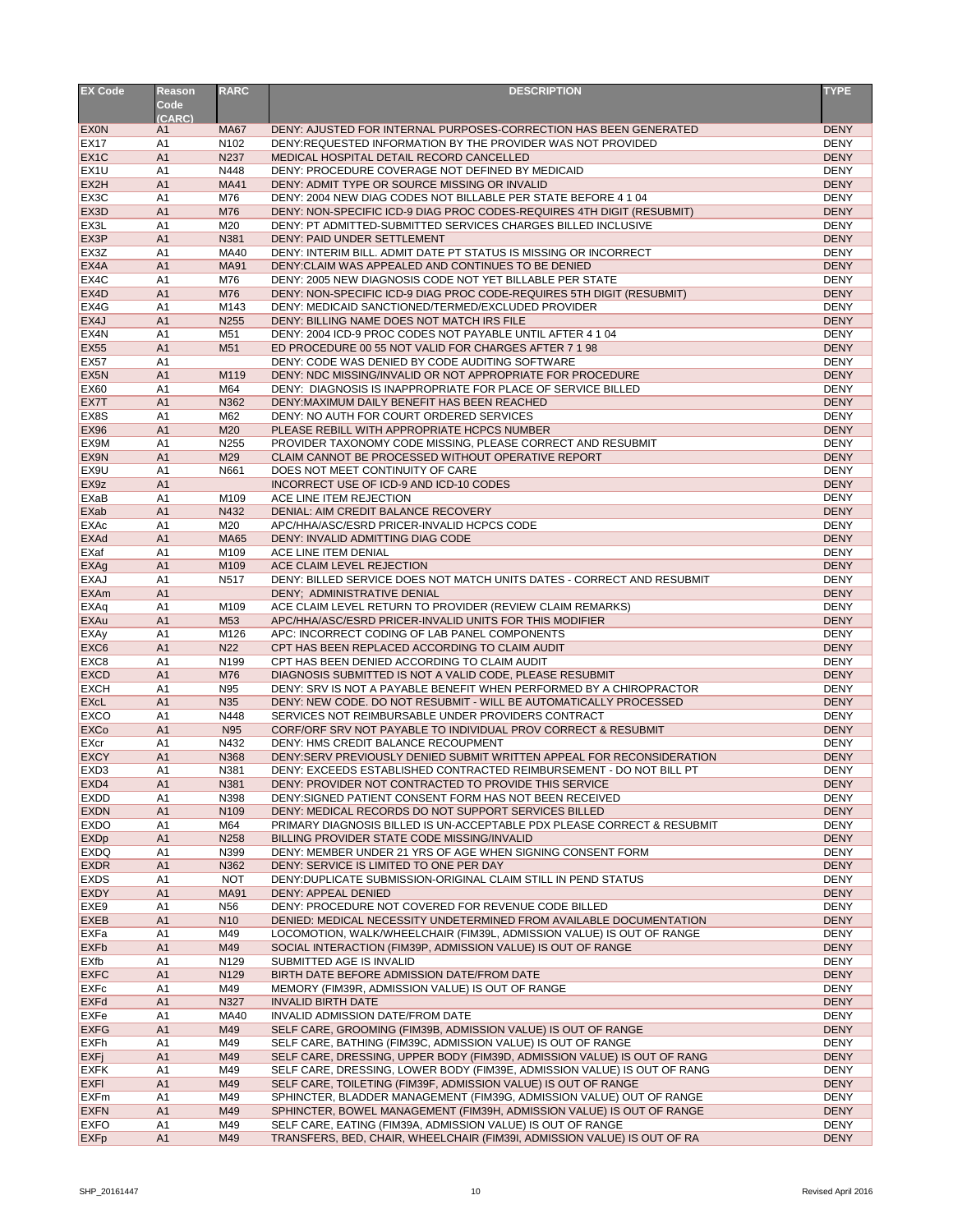| <b>EX Code</b>             | <b>Reason</b><br>Code            | <b>RARC</b>       | <b>DESCRIPTION</b>                                                                                                                    | <b>TYPE</b>                |
|----------------------------|----------------------------------|-------------------|---------------------------------------------------------------------------------------------------------------------------------------|----------------------------|
|                            | (CARC)                           |                   |                                                                                                                                       |                            |
| <b>EXFs</b>                | A1                               | 6                 | COMPUTED AGE IS GREATER THAN 140 YEARS                                                                                                | <b>DENY</b>                |
| <b>EXFT</b><br><b>EXFU</b> | A1<br>A1                         | M49<br>M49        | TRANSFERS, TOILET (FIM39J, ADMISSION VALUE) IS OUT OF RANGE<br>LOCOMOTION, STAIRS (FIM39M, ADMISSION VALUE) IS OUT OF RANGE           | <b>DENY</b><br><b>DENY</b> |
| <b>EXFv</b>                | A1                               | M49               | COMPREHENSION (FIM39N, ADMISSION VALUE) IS OUT OF RANGE                                                                               | <b>DENY</b>                |
| <b>EXFW</b>                | A <sub>1</sub>                   | M49               | EXPRESSION (FIM39O, ADMISSION VALUE) IS OUT OF RANGE                                                                                  | <b>DENY</b>                |
| <b>EXFy</b>                | A1                               | M49               | PROBLEM SOLVING (FIM39Q, ADMISSION VALUE) IS OUT OF RANGE                                                                             | <b>DENY</b>                |
| EXga                       | A1                               | M49               | <b>IMPAIRMENT GROUP CODE IS INVALID</b>                                                                                               | <b>DENY</b>                |
| <b>EXGB</b>                | A1                               | N <sub>130</sub>  | DENY: SERVICE PAID UNDER GLOBAL CONTRACTED RATE                                                                                       | <b>DENY</b>                |
| <b>EXgb</b>                | A1                               | M49               | TOTAL MOTOR SCORE, ADMISSION, OUT OF RANGE                                                                                            | <b>DENY</b>                |
| EXgc<br><b>EXGF</b>        | A <sub>1</sub><br>A1             | M49<br>M49        | TOTAL COGNITIVE SCORE, ADMISSION, OUT OF RANGE                                                                                        | <b>DENY</b><br><b>DENY</b> |
| <b>EXGP</b>                | A <sub>1</sub>                   | N216              | <b>INVALID BILLING OF DEVICE CREDIT</b><br>DENY: THIS SERVICE IS PAYABLE ONLY THROUGH A GENETICS PROGRAM                              | <b>DENY</b>                |
| <b>EXHE</b>                | A <sub>1</sub>                   | N129              | EFFECTIVE 9 1 03 SERVICE IS NOT COVERED FOR MEMBERS 21 YEARS OR OLDER                                                                 | <b>DENY</b>                |
| <b>EXHG</b>                | A <sub>1</sub>                   | <b>MA112</b>      | DENY: NO AUTHORIZATION ON FILE THAT MATCHES SERVICE(S) BILLED                                                                         | <b>DENY</b>                |
| <b>EXHn</b>                | A <sub>1</sub>                   | N <sub>5</sub> 19 | NO AUTH ON FILE FOR SERVICES BILLED                                                                                                   | <b>DENY</b>                |
| <b>EXHO</b>                | A <sub>1</sub>                   | M119              | DENY: USE APPROPRIATE NATIONAL CODE FOR BILLING                                                                                       | <b>DENY</b>                |
| EX <sub>I9</sub>           | A <sub>1</sub>                   | M76               | DENY: DIAGNOSIS IS MISSING, INVALID OR DELETED ICD9 CODE                                                                              | <b>DENY</b>                |
| <b>EXIF</b>                | A <sub>1</sub>                   | N216              | DENY: INFERTILITY SERVICES ARE NOT COVERED BENEFIT OF TEXAS MEDICAID                                                                  | <b>DENY</b>                |
| <b>EXIM</b><br><b>EXIN</b> | A <sub>1</sub><br>A <sub>1</sub> | N78<br>M51        | DENY: INCOMPLETE MEDICAL CHECKUP - REFER TO PROVIDER PROCEDURE MANUAL<br>DENY: ORIGINAL CPT BILLED WAS AN INVALID CODE PLEASE RE-BILL | <b>DENY</b><br><b>DENY</b> |
| <b>EXIV</b>                | A <sub>1</sub>                   | M51               | DENY: INVALID DELETED MISSING CPT CODE, PLEASE RESUBMIT CLAIM                                                                         | <b>DENY</b>                |
| <b>EXIW</b>                | A <sub>1</sub>                   | M20               | DENY: ORIGINAL HCPCS BILLED WAS AN INVALID CODE. PLEASE REBILL                                                                        | <b>DENY</b>                |
| <b>EXIZ</b>                | A <sub>1</sub>                   | N130              | DENY: OUTPATIENT SERVICE AT MILITARY HOSPITAL NOT REIMBURSABLE                                                                        | <b>DENY</b>                |
| EXk3                       | A <sub>1</sub>                   | <b>MA40</b>       | DENY: DISCHARGE HOUR, ADMIT DATE/HOUR MISSING/INVALID ON INPAT CLAIM                                                                  | <b>DENY</b>                |
| EXK <sub>5</sub>           | A <sub>1</sub>                   | M56               | DENY: TPI# REQUIRED IN BOX 24K HCFA OR 51 UB, CORRECT RESUBMIT                                                                        | <b>DENY</b>                |
| EXk5                       | A <sub>1</sub>                   | <b>MA30</b>       | DENY: TYPE OF BILL MISSING OR INCORRECT ON CLAIM, PLEASE RE-SUBMIT                                                                    | <b>DENY</b>                |
| <b>EXKb</b><br><b>EXKC</b> | A <sub>1</sub><br>A <sub>1</sub> | W9<br>N130        | APC/HHA/ASC/ESRDPRICER-MEDICARE WILL NOT PAY FOR THIS SERVICE<br>DENY: TEMPORARY LENSES ARE NOT ALLOWED AFTER CONVALESCENT PERIOD     | <b>DENY</b><br><b>DENY</b> |
| <b>EXKE</b>                | A1                               | N129              | DENY: ECMO IS NOT A BENEFIT FOR PATIENT OVER 1 YEAR OF AGE                                                                            | <b>DENY</b>                |
| <b>EXKH</b>                | A1                               | N216              | DENY: SERVICES ARE NOT A COVERED BENEFIT OF HOME HEALTH                                                                               | <b>DENY</b>                |
| <b>EXKM</b>                | A1                               | M37               | DENY: ROUTINE MAMMOGRAPHY IS NOT A COVERED BENEFIT UNTIL AGE 35                                                                       | <b>DENY</b>                |
| <b>EXKT</b>                | A1                               | N129              | DENY: TEXAS HEALTHY STEPS SERVICES ARE LIMITED TO CHILDREN UNDER 21 YRS                                                               | <b>DENY</b>                |
| <b>EXKY</b>                | A1                               | M77               | DENY: INVALID PLACE OF SERVICE, PLEASE CONSULT THE TEXAS PROV MANUAL                                                                  | <b>DENY</b>                |
| <b>EXKZ</b>                | A <sub>1</sub>                   | <b>M77</b>        | DENY: PROVIDER SUBMITTED AN INVALID PLACE OF SERVICE ON THE CLAIM                                                                     | <b>DENY</b>                |
| EXL <sub>6</sub><br>EXLa   | A <sub>1</sub><br>A1             | N479              | DENY: BILL PRIMARY INSURER 1ST RESUBMIT WITH EOB<br>SNF LEAVE OF ABSENCE DAYS ARE NOT PAYABLE                                         | <b>DENY</b><br><b>DENY</b> |
| <b>EXLT</b>                | A1                               | M76               | DENY: PRIMARY DIAGNOSIS CODE INVALID FOR LTSS                                                                                         | <b>DENY</b>                |
| <b>EXLV</b>                | A1                               | M51               | DENY: INVALID DELETED MISSING CPT CODE, PLEASE RESUBMIT CLAIM                                                                         | <b>DENY</b>                |
| EXM <sub>5</sub>           | A1                               | N349              | DENY: IMMUNIZATION ADMINISTRATION NOT PAYABLE WITHOUT CPT FOR VACCINE                                                                 | <b>DENY</b>                |
| EXM7                       | A <sub>1</sub>                   | N349              | DENY: ADDITIONAL IMMUNIZATION CPT NOT PAYABLE WITHOUT INITIAL ADMIN CPT                                                               | <b>DENY</b>                |
| <b>EXMA</b>                | A <sub>1</sub>                   | M56               | DENY: PROVIDER MEDICAID ID# NOT ON FILE                                                                                               | <b>DENY</b>                |
| <b>EXmc</b><br><b>EXMD</b> | A <sub>1</sub><br>A <sub>1</sub> | N517              | DENY: MEDICARE ADJUSTED CLAIM, NO MEDICARE PAYMENT DUE<br>DENY: MODIFIER BILLED IS MISSING INVALID, PLEASE RESUBMIT                   | <b>DENY</b><br><b>DENY</b> |
| <b>EXMF</b>                | A <sub>1</sub>                   | M56               | DENY: INAPPROPRIATE MEDICAID# SUBMITTED FOR SVC PROV, PLEASE RESUBMIT                                                                 | <b>DENY</b>                |
| <b>EXMG</b>                | A <sub>1</sub>                   | <b>MA81</b>       | DENY: SIGNATURE MISSING FROM BOX 31, PLEASE RESUBMIT                                                                                  | <b>DENY</b>                |
| EXN <sub>5</sub>           | A <sub>1</sub>                   | M119              | DENY: NDC MISSING/INVALID OR NOT APPROPRIATE FOR PROCEDURE                                                                            | <b>DENY</b>                |
| <b>EXNB</b>                | A <sub>1</sub>                   | N216              | DENY: SERVICE IS NOT A COVERED BENEFIT OF TEXAS MEDICAID                                                                              | <b>DENY</b>                |
| <b>EXNm</b>                | A <sub>1</sub>                   |                   | SRVS RELATED TO NON MED NEC DELIVERY PRIOR TO 39 WK GESTATION NOT CVRD                                                                | <b>DENY</b>                |
| <b>EXNS</b>                | A <sub>1</sub>                   | M76               | DENY: NONSPECIFIC DIAGNOSIS PLEASE RESUBMIT WITH PROPER CODE                                                                          | <b>DENY</b>                |
| <b>EXNT</b><br><b>EXNV</b> | A <sub>1</sub><br>A <sub>1</sub> | N381<br>N228      | DENY: PROVIDER NOT CONTRACTED FOR THE SERVICE PROVIDED<br>DENY: PATIENT CONSENT FORM FOR SERVICES IS INCOMPLETE OR INVALID            | <b>DENY</b><br><b>DENY</b> |
| <b>EXNX</b>                | A <sub>1</sub>                   | <b>MA113</b>      | DENY: INVALID OR NO TAX ID NUMBER SUBMITTED ON CLAIM, PLEASE RESUBMIT                                                                 | <b>DENY</b>                |
| <b>EXOG</b>                | A <sub>1</sub>                   | M85               | OIG PAYMENT HOLD                                                                                                                      | <b>DENY</b>                |
| <b>EXOY</b>                | A <sub>1</sub>                   |                   | DENY: OIG EXCLUDED PROVIDER                                                                                                           | <b>DENY</b>                |
| <b>EXPH</b>                | A <sub>1</sub>                   | M67               | GLOBAL PROCEDURE NOT REIMBURSABLE, BILL SEPARATE PROCEDURE CODES                                                                      | <b>DENY</b>                |
| <b>EXPh</b>                | A1                               | M85               | PAYMENT HOLD PENDING SUBMISSION OF PROVIDER COST REPORTING                                                                            | <b>DENY</b>                |
| <b>EXPO</b><br><b>EXPr</b> | A1<br>A1                         | N216<br>N216      | DENY: PROSTHETIC & ORTHOTIC DEVICES ARE NOT A BENEFIT OF TEXAS MEDICAID<br>DENY: SERVICE NOT REIMBURSABLE, TX FC PDN RATIO            | <b>DENY</b><br><b>DENY</b> |
| <b>EXQE</b>                | A <sub>1</sub>                   | N <sub>122</sub>  | DENY: ADD ON CODE BILLED WITHOUT PRIMARY PROCEDURE                                                                                    | <b>DENY</b>                |
| <b>EXQZ</b>                | A1                               | N95               | DENY: THIS CODE IS NOT BILLABLE UNDER PROVIDER S DEGREE LEVEL                                                                         | <b>DENY</b>                |
| EXR <sub>1</sub>           | A1                               | N257              | DENY: RESUBMIT W LTSS# OF SERVICING PROVIDER                                                                                          | <b>DENY</b>                |
| <b>EXRI</b>                | A1                               | <b>MA61</b>       | DENY: PLEASE RESUBMIT WITH THE MEMBER S MEDICAID ID NUMBER                                                                            | <b>DENY</b>                |
| <b>EXrr</b>                | A <sub>1</sub>                   | N309              | ASSESSMENT DATE IS MISSING                                                                                                            | <b>DENY</b>                |
| <b>EXRS</b>                | A <sub>1</sub>                   | M258              | DENY: BILL ADDRESS DOES NOT MATCH SYSTEM-RESUBMIT WITH CORRECT BILL ADDR                                                              | <b>DENY</b>                |
| <b>EXRT</b><br><b>EXSb</b> | A1<br>A <sub>1</sub>             | N216<br>N362      | DENY: RECREATION THERAPY IS NOT A COVERED BENEFIT OF TEXAS MEDICAID<br>SNF: TOTAL UNITS EXCEEDS PATIENTS LOS-PART A ONLY              | <b>DENY</b><br><b>DENY</b> |
| <b>EXSH</b>                | A <sub>1</sub>                   | N216              | DENY: SERVICES NOT THE RESPONSIBILITY SHP                                                                                             | <b>DENY</b>                |
| <b>EXSm</b>                | A <sub>1</sub>                   | M <sub>50</sub>   | SNF-REVENUE CODE NOT COVERED UNDER SNF PART B                                                                                         | <b>DENY</b>                |
| <b>EXSp</b>                | A <sub>1</sub>                   | N62               | SNF: CLAIM SPANS CALENDAR YEAR-PART B ONLY                                                                                            | <b>DENY</b>                |
| <b>EXSQ</b>                | A1                               | N473              | DENY: STATE CERTIFICATION FOR THIS SERVICE NOT ON FILE                                                                                | <b>DENY</b>                |
| EXT4                       | A <sub>1</sub>                   | N381              | DENY: PROVIDER NOT CONTRACTED FOR THE SERVICE PROVIDED                                                                                | <b>DENY</b>                |
| <b>EXTB</b>                | A <sub>1</sub>                   | N159              | DENY: SUPPLIES MILAGE NOT REIMBURSED WITHOUT PAID TRANSPORT                                                                           | <b>DENY</b>                |
| <b>EXTH</b>                | A <sub>1</sub>                   | M76               | DENY: PRIMARY DIAGNOSIS INVALID FOR THSTEPS                                                                                           | <b>DENY</b><br><b>DENY</b> |
| <b>EXTO</b><br><b>EXTX</b> | A <sub>1</sub><br>A1             | N517<br>N209      | TPI NUMBER DOES NOT REFLECT THE SERVICES RENDERED, PLEASE RESUBMIT<br>DENY: PROVIDER TAX ID# NOT ON FILE                              | <b>DENY</b>                |
|                            |                                  |                   |                                                                                                                                       |                            |